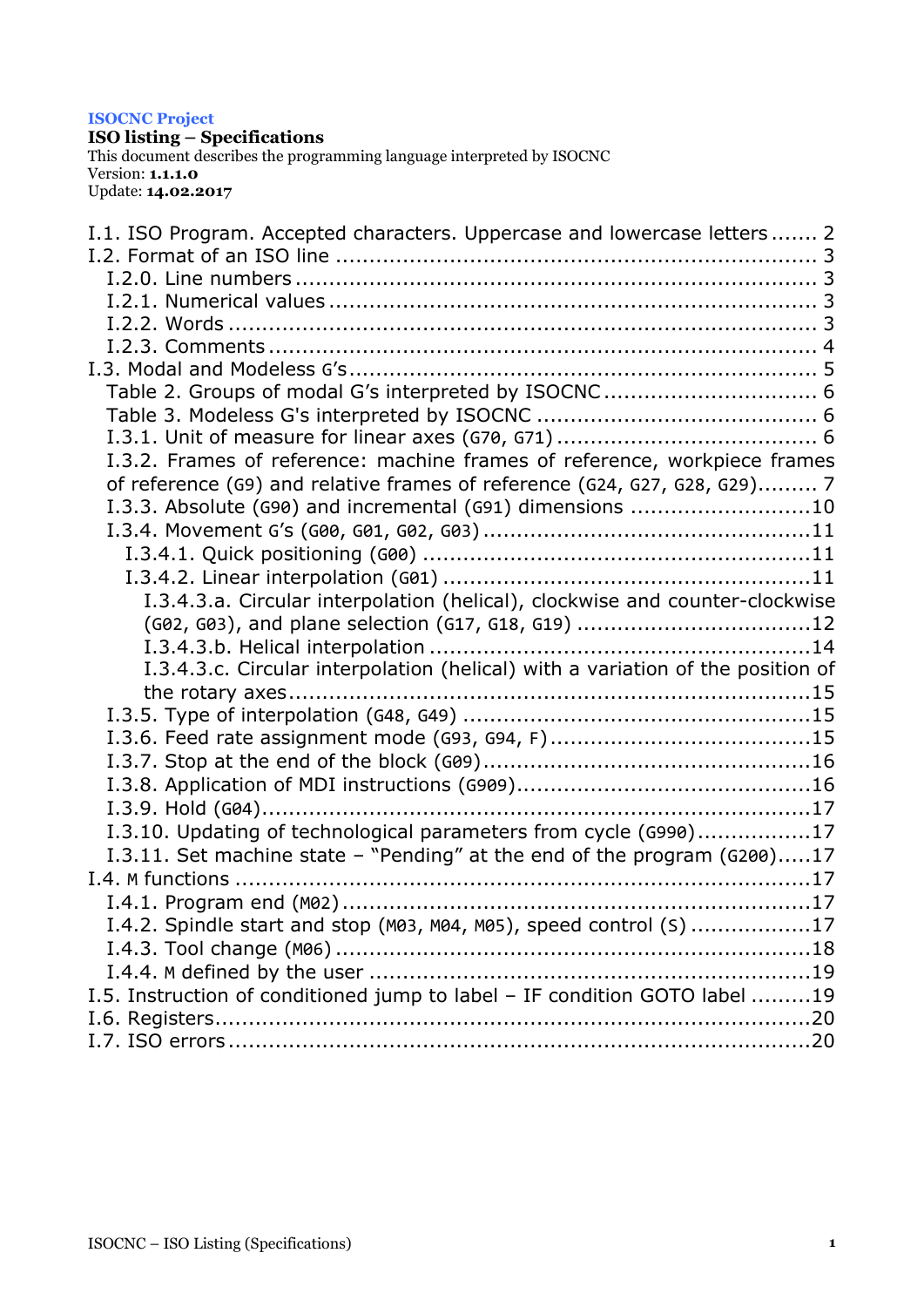These specifications define spelling, syntax and logic rules for the ISO language interpreted by ISOCNC. Any violation of these rules, in the moment it is being identified, entails the interruption of the execution of the program and the concurrent report of the detected error to the user. Each eventual kind of error is associated to a code, a short error message, and an additional explanatory message (see I.6).

### <span id="page-1-0"></span>**I.1. ISO Program. Accepted characters. Uppercase and lowercase letters**

The programming language interpreted by ISOCNC is based on text lines ended by an end character (carriage return, line feed, or both). A line including commands and/or data for the numerical control is also called "block"; it may also contain lines that are entirely commented (see I.2.3) or blank (i.e., eventually containing only spaces and/or tab characters): in both cases, they are ignored by the interpreter. Multiple lines of code in sequence (ISO listing) make up a program, that can be stored in a text file. Below, you can see, as an example, a simple ISO program complying to the following specifications<sup>1</sup>:

```
G0 X100.00 Y100.00 Z+5.65 ; quick positioning
G28 X100.00 Y100.00 Z0.00 ; workpiece reference system
S5000 ; rpm (setting of the spindle rotation speed)
M03 ; spindle rotation start (clockwise)
G01 Z-3.00 ; interpolation movement
; a square in plotted:
G91 (step by incremental coordinates) G1 X+10.50 (interpolation)
(a G1 is active) Y+10.50
X-10.50
Y-10.50
M05 ; spindle rotation stop
M02 ; program end
```
While reading an ISO listing, we need to distinguish between sections strictly consisting of instructions and comment sections (see I.2.3). The first ones allow only uppercase letters<sup>2</sup>; lowercase letters are allowed in the comments only. Loading an ISO file, lowercase letters outside of commented areas are converted by ISOCNC into their corresponding uppercase letters; in a guided editing, only uppercase letters are allowed. In the core listing, uppercase letters only will be displayed, and they will be stored as such saving the file. Font formatting in the comment areas is ignored.

A *word,* made of one letter followed by a number (i.e., **G02**, **T503008**, **S5000**, **M30**, **X-150.11**), can alternatively give a command or provide an argument to a command. For example, the sequence of the two words **G0 Z-5.65**, part of a valid line, defines a command (**G0**: quick movement, see I.3.4.1) and an argument of this command (**Z-5.65**: the value of Z at the end of the movement must be -5.65). An *instruction* is defined by a command and any associated argument.

 $<sup>1</sup>$  By using the comments (see I.2.3), you summarily indicate the actions requested to the compiler. The instructions in</sup> this short example of a listing are shown in fuller details later on in these specifications.

 $2$  For the alphabetical characters allowed, see section I.2.2.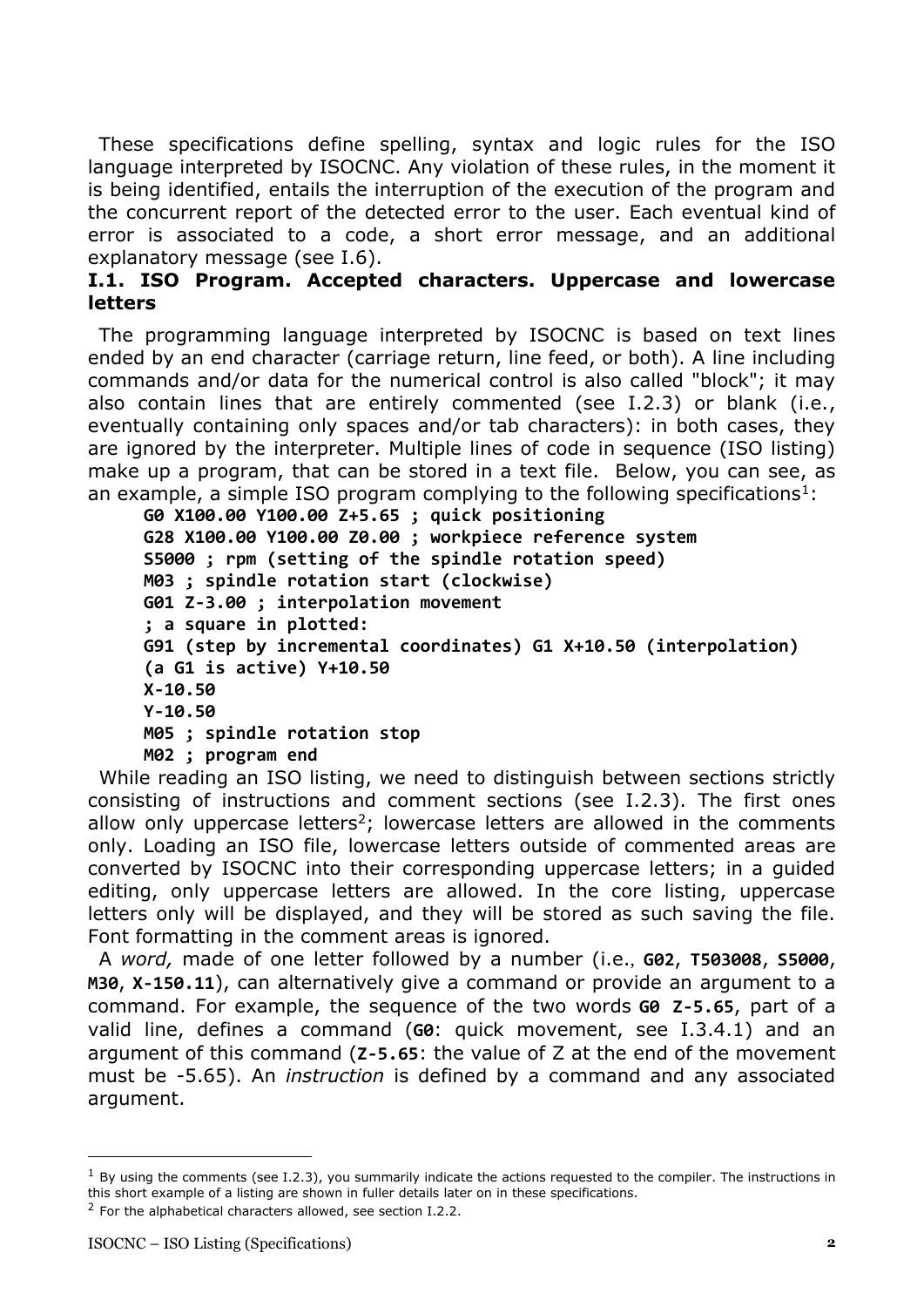Most instructions interpreted by ISOCNC start by **G** or by **M**. The corresponding words are called "G codes" (G stands for "general") and "M codes" (M for "miscellaneous").

Spaces and tab characters are allowed anywhere within a line of code and, within an instruction, they do not change its meaning whatsoever: e.g., writing **G 0 Z - 5 . 65** is entirely the same as writing **G0Z-5.65**.

A program consisting of blocks with their words, grouped in instructions, must obey the rules of structure, syntax and formatting. Any non-explicitly allowed item included in the instructions of the listing is reported as an error by the ISO interpreter.

### <span id="page-2-0"></span>**I.2. Format of an ISO line**

#### <span id="page-2-1"></span>**I.2.0. Line numbers**

They are allowed (although they are in no way obligatory) and are specified by a sequence consisting of the character **N** followed by a non-negative integer without separators (**N20000** is valid; **N-20000** and **N20,000** are not valid)**<sup>3</sup>**.

The sequence that specifies the line number can be in any position within the block (on condition that it does not break the series of arguments of the G's that require them; see further), although it is usually positioned at its start. Subsequent blocks should necessarily have different, increasing line numbers. However, in this respect, no check is currently performed.

Note that the sequence that specifies the line number is not a proper word (see I.2.3), although it has its format.

### <span id="page-2-2"></span>**I.2.1. Numerical values**

A number recognized by ISOCNC is a sequence of characters possibly started by a sign ("**+**" or "**-**") and followed by a variable number of digits with an optional decimal separator. As for the format of the decimal numerical values, integers and decimals are to be separated by a dot ("**.**"): the comma ("**,**") is not allowed as a decimal separator. For decimal values (in module) between 0 and 1, the separator may or may not be preceded by zero (both **0.35** and **.35** are valid). There is no limit to the number of significant digits**<sup>4</sup>**.

For both integer and decimal values, any initial or final zero is simply ignored: writing **G001 Z-05.6500** or **G1 Z-5.65** is absolutely equivalent.

### <span id="page-2-3"></span>**I.2.2. Words**

A word validly interpreted by ISOCNC consists of one of the characters listed in the following table**<sup>5</sup>** followed by a number**<sup>6</sup>**. The letter is also called *code* of the word.

| Letter | Meaning                                            |
|--------|----------------------------------------------------|
| A      | A axis (rotating around X), component of the $i_F$ |
|        | unit vector referred to X (G24)                    |
| B      | B axis (rotating around Y), component of the $i_F$ |
|        | unit vector referred to Y (G24)                    |

**<sup>3</sup>** If you specify a line number in an invalid format, an error is reported [ISO056; see I.6].

**<sup>4</sup>** A number that does not follow the aforementioned specifications generates an error report [ISO006; see I.6].

**<sup>5</sup>** If ISOCNC detects a word that does not begin with one of the listed letters, it reports error [ISO003; see I.6].

**<sup>6</sup>** If a letter is not followed by a number, an error is reported [ISO004; see I.6]; if there is a number that is not preceded by a letter, an error is reported [ISO004; see I.6].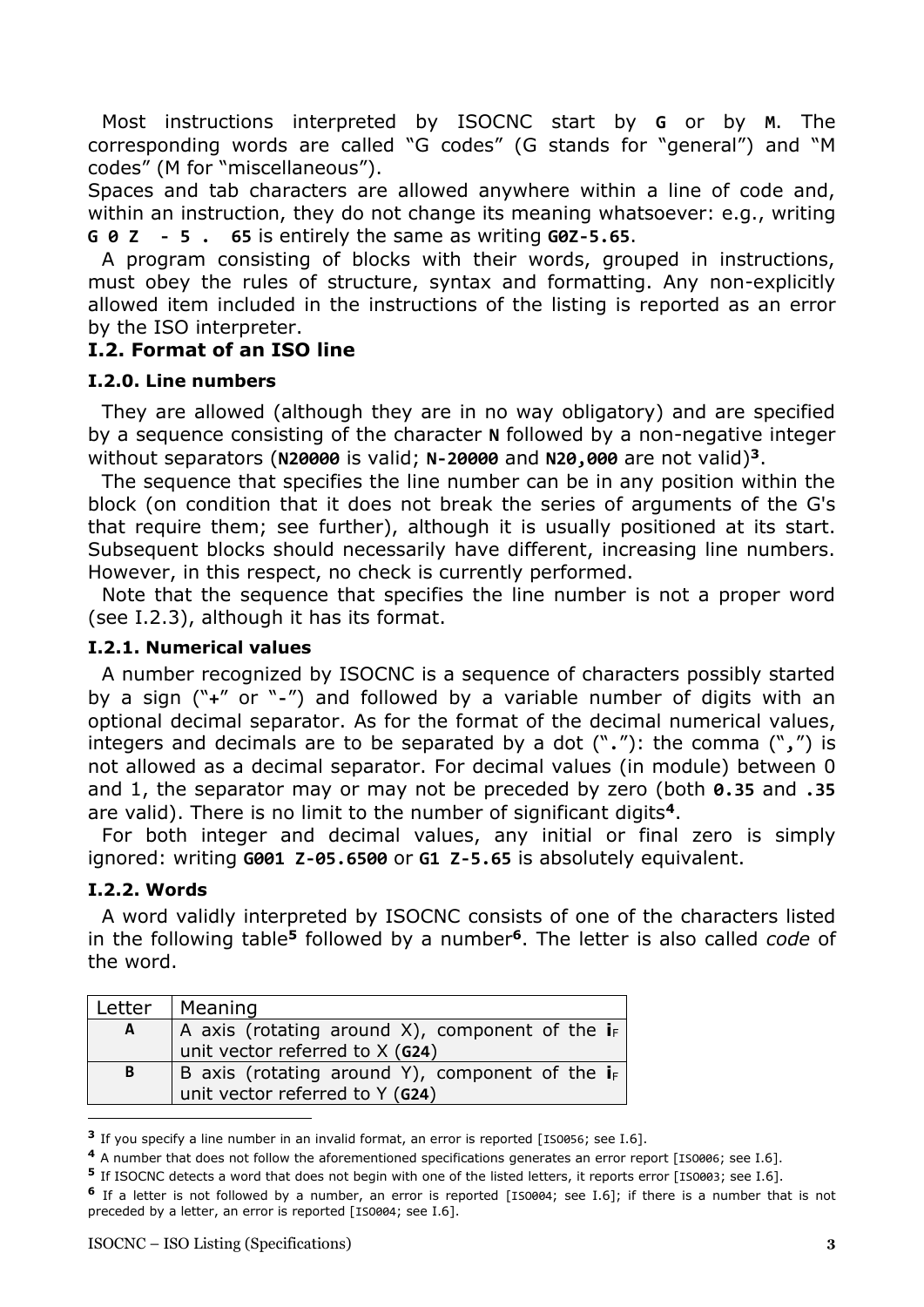| $\mathsf{C}$ | C axis (rotating around Z), component of the $i_F$<br>unit vector referred to $Z$ (G24)                      |
|--------------|--------------------------------------------------------------------------------------------------------------|
| F.           | Feed rate                                                                                                    |
| G            | General function (see I.3)                                                                                   |
| Ĩ.           | X coordinate of an arc centre (G02/G03),                                                                     |
|              | component of the $j_F$ unit vector referred to X<br>(G24, G28)                                               |
| J            | of an<br>Y coordinate<br>centre ( <b>G02/G03</b> ),<br>arc                                                   |
|              | component of the $j_F$ unit vector referred to Y<br>(G24, G28)                                               |
| K            | coordinate<br>of an arc centre<br>$(G02/G03)$ ,<br>7                                                         |
|              | component of the $j_F$ unit vector referred to Z                                                             |
|              | (G24, G28)                                                                                                   |
| Μ            | Miscellaneous function (see I.4)                                                                             |
| P            | Component of the $k_F$ unit vector referred to X                                                             |
|              | (G24, G28), waiting time in seconds (G04)                                                                    |
| Q            | Component of the $k_F$ unit vector referred to Y                                                             |
|              | (G24, G28)                                                                                                   |
| $\mathsf{R}$ | Radius of a circle arc (G02/G03), component of the                                                           |
|              | $k_F$ unit vector referred to Z (G24,G28)                                                                    |
| $\mathsf S$  | Spindle speed                                                                                                |
| T            | <b>Tool selection</b>                                                                                        |
| $\mathsf{X}$ | X axis (linear), X coordinate of the plane origin                                                            |
|              | (G24), component of the $i_F$ unit vector referred to                                                        |
| Y            | X(G28)                                                                                                       |
|              | Y axis (linear), Y coordinate of the plane origin<br>(G24), component of the $i_F$ unit vector referred to Y |
|              | (G28)                                                                                                        |
| Z            | Z Axis (linear), Z coordinate of the plane origin                                                            |
|              | (G24), component of the $i_F$ unit vector referred to                                                        |
|              | $Z$ (G28)                                                                                                    |
|              | $T$ $\cap$ $\cap$ $\cap$                                                                                     |

Table 1. Alphabetic characters interpreted by ISOCNC as valid starts for a word

Letter **G** (see I.3) can only be followed by an *integer* of *no more than three digits<sup>7</sup>*; letter **M** (see I.4) can only be followed by an *integer* of *no more than three digits<sup>8</sup>* . Letter **T** (see I.4.3) can only be followed by an *integer* of exactly *six digits<sup>9</sup>* . All other letters can be followed by both integer and decimal numbers without any length limits.

#### <span id="page-3-0"></span>**I.2.3. Comments**

Comments are accepted in two forms:

a) in round brackets: all that is within brackets, opening and closing brackets included, is ignored in the compilation. Below is an example of a valid line containing a comment in this form:

**G1 X82.5393 (comment) Y87.9137 (other comment)**

 $^7$  If this is not the case, an error is reported [1S0007; see I.6].

<sup>8</sup> If this is not the case, an error is reported [**ISO008**; see I.6].

<sup>9</sup> If this is not the case, an error is reported [**ISO009**; see I.6].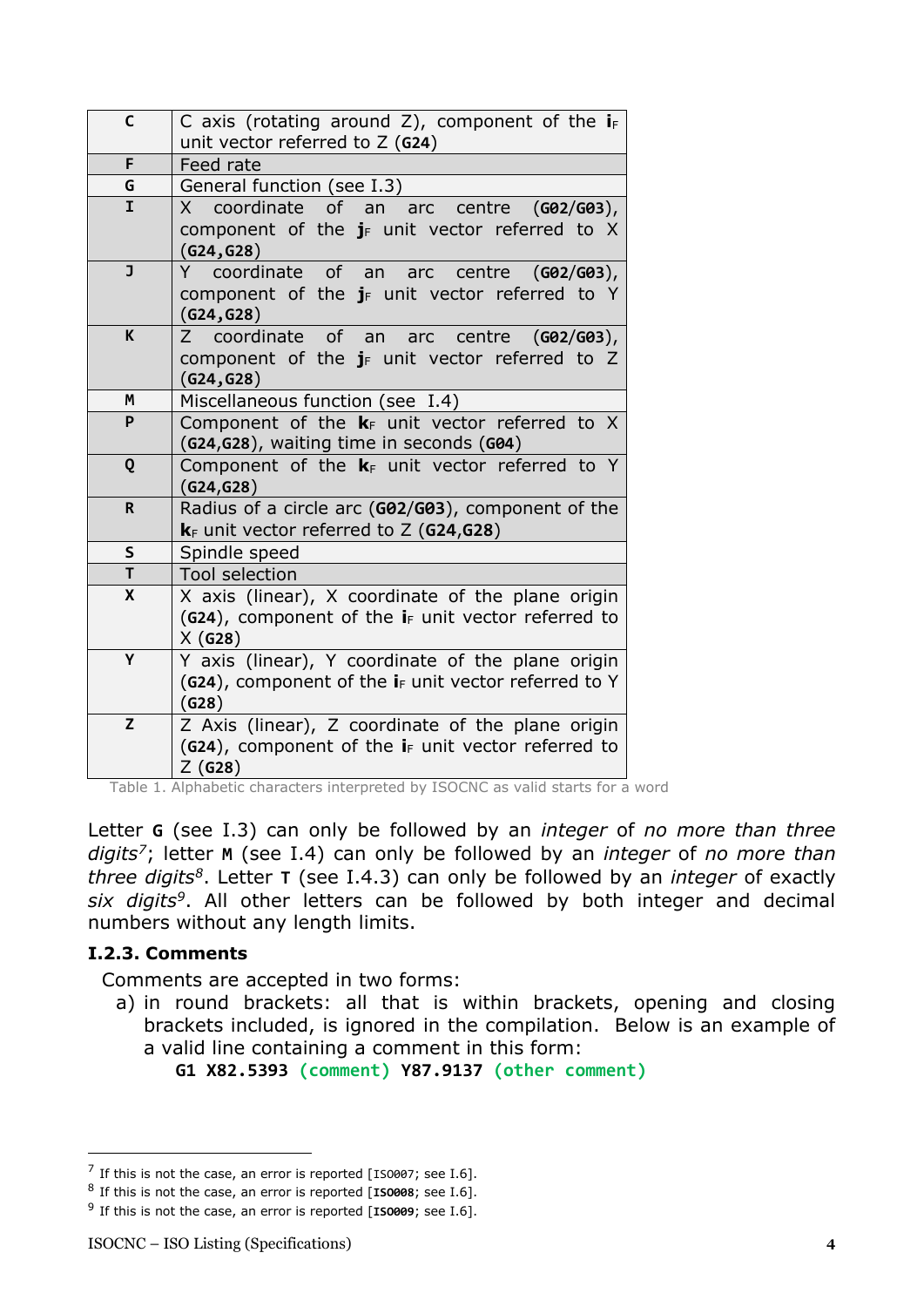Z0 The round opening bracket ("**(**") must correspond to the round closing bracket  $(")")$  within the end of the same line and vice versa<sup>10</sup>.

b) after the semi-colon ("**;**"), all that follows in the line is considered as commented:

**X82.4165 Y88.0227 Z0 ;C48.4241 B87.742**

# <span id="page-4-0"></span>**I.3. Modal and Modeless G's**

G functions can be classified in *modal* and *modeless.*

### **Modal G's**

*Modal* **G** functions define a persistent operating setting: they remain "active" until they are replaced by the "use" of other specific **G**'s. I.e., there are typically groups of alternative and mutually exclusive **G**'s (*modal groups* or *families)*. E.g., **G70** and **G71** (see. I.3.1) define how to interpret the values of coordinates, *as an alternative* to, respectively, imperial or SI units of measure, and constitute therefore a modal group.

For almost all families of modal **G**'s there is a *default* modal **G** that is implicitly active since the very beginning of the program (an exception is the motion group, see I.3.4): in the case of **G70** and **G71**, for example, **G71** is the one active by default (SI unit).

Reiterating the concept with other words, we can tell that the modal **G**'s can be logically arranged into *modal groups:* at any given moment, for each of these groups, only one member can be "in use" (in other words, it is logically impossible that two items of a modal group are active at the same time). The groups are listed in the following table (where available, the **G** default code is written in bold).

| Group                               | G code          | Meaning                                                                |
|-------------------------------------|-----------------|------------------------------------------------------------------------|
|                                     | G00             | Quick movement                                                         |
|                                     | G01             | Linear interpolation                                                   |
| Movement <sup>11</sup>              | G02             | Circular clockwise (helical) interpolation                             |
|                                     | G03             | Circular counter-clockwise (helical)<br>interpolation                  |
| Selection of the                    | G17             | XY plane (default)                                                     |
| circular                            | G18             | ZX plane                                                               |
| interpolation<br>plane              | G19             | YZ plane                                                               |
|                                     | G <sub>24</sub> | General orientation of the axes: origin defined<br>by the instruction. |
| Assumption<br>of<br>reference frame | G <sub>27</sub> | Coinciding with the same as the<br>piece<br>(default)                  |
| for the face                        | G <sub>28</sub> | General orientation of the axes: origin in the<br>current position     |
|                                     | G29             | Rototranslation of the reference frame                                 |
| Profile                             | G38             | Inactive (default)                                                     |
| reduction                           | G39             | Active                                                                 |

<sup>10</sup> If this is not the case, an error is reported [**ISO001**, **ISO001**; see I.6]. **<sup>11</sup>** No default.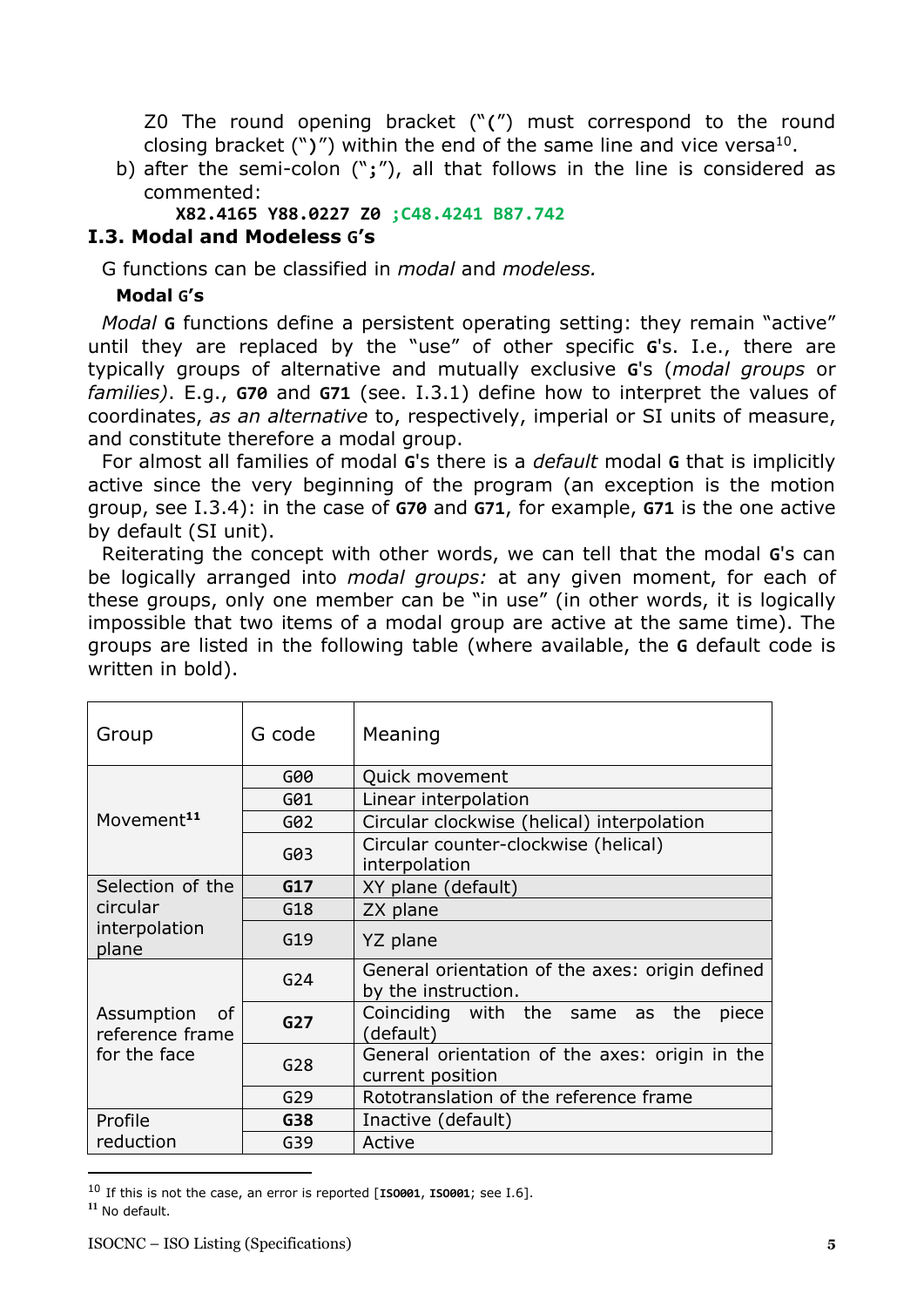|                   | G40 | No compensation (default)                        |
|-------------------|-----|--------------------------------------------------|
| Mill-radius       | G41 | Left of the profile                              |
| compensation      | G42 | Right of the profile                             |
| Interpolation     | G48 | 3 axes (default)                                 |
| type              | G49 | 5 axes                                           |
| Unit of measure   | G70 | Imperial: in, in/min.                            |
|                   | G71 | SI: mm, mm/min. (default)                        |
| <b>Dimensions</b> | G90 | Absolute (default)                               |
|                   | G91 | Incremental                                      |
| Assumption<br>_of |     | G92 X0 Y0 Z0 is active by default (the frame     |
| reference frame   | G92 | of reference of the piece coincides with that of |
| of the piece      |     | the machine, see I.3.2)                          |
|                   | G93 | Reverse of the execution time                    |
| Feed rate         | G94 | Unit of measure/min (default)                    |

<span id="page-5-0"></span>Table 2. Groups of modal G's interpreted by ISOCNC

Special mention should be made of **G92**: the group it belongs to, as illustrated in table 2, seems to consist of one single item. This group, actually, considering that one can specify arguments for **G92** (as mentioned in § I.3.2), is made of an infinite number of items.

#### **Non-modal G's**

Other **G** functions shown as *modeless* are only active in the block inside which they are programmed.

The following table shows the modeless **G**'s interpreted by ISOCNC<sup>12</sup> .

| G code | Meaning           |
|--------|-------------------|
| G04    | Wait              |
| G09    | Stop at block end |

<span id="page-5-1"></span>Table 3. Modeless G's interpreted by ISOCNC

#### **Order of the arguments**

Please, note that those **G** instructions requiring or allowing two or more arguments (**G00** [see I.3.4.1], **G01** [see I.3.4.2], **G02**, **G03** [see I.3.4.3], **G28**, **G29**, and **G92** [see I.3.2]), these arguments can be specified in any order. E.g., writing

**G00 X3.57 Y-8.99 C45.7 B-18.9**

or

#### **G00 B-18.9 C45.7 X3.57 Y-8.99**

is absolutely equivalent, although we recommend you establish an order and follow it constantly (also to facilitate the identification of omitted coordinates). Below, the single groups of **G**'s are discussed according to a logical order.

# <span id="page-5-2"></span>**I.3.1. Unit of measure for linear axes (G70, G71)**

You can specify the type of unit of measure for the coordinates associated to linear axes (**X**, **Y**, **Z**, **I**, **J**, **K**, **P**, **Q**, and **R** words) or speeds (**F** words, see I.3.7) using either **G70** (Imperial: measurements in *inches*, *inches per minute*) and

<sup>12</sup> G04 and G09 are discussed after modal G's (see I.3.9 and I.3.8, respectively).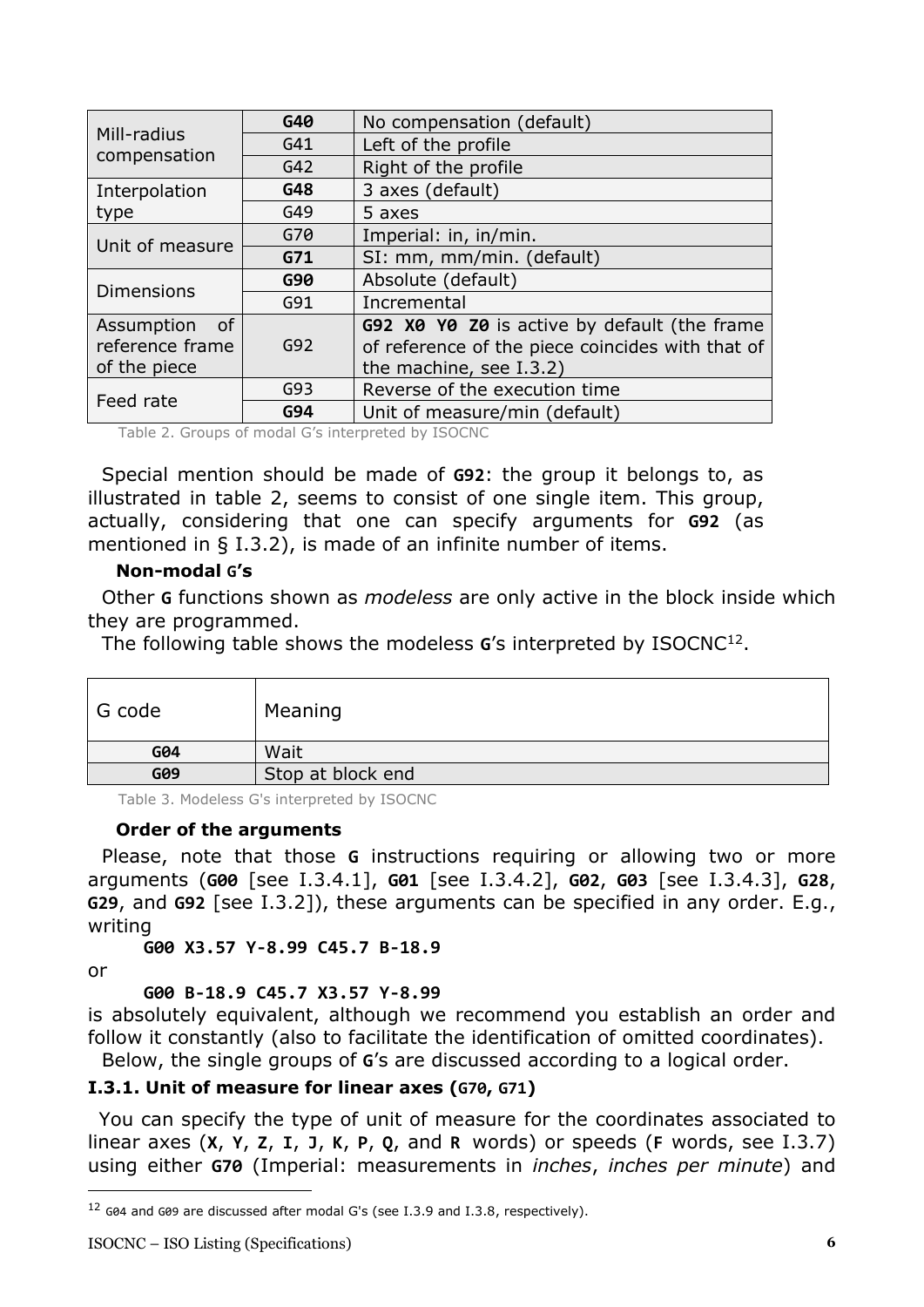**G71** instructions (SI: measurements in *millimetres*, *millimetres per minute*) **<sup>13</sup>**. As in the table 2, SI units (**G71** in use) are used by default; the use of Imperial units must be explicitly requested by means of **G70**.

**G70** and **G71** can be found in any line; however, if in this there is any G which may have linear dimensions as arguments, it must necessarily precede it**<sup>14</sup>**. E.g., we may write

**G71 G00 X2.27 Y30.99 (correct)** but not

**G00 X2.27 Y30.99 G71 (wrong)**

In the first case, X and Y coordinates will be interpreted in inches.

If **G70**, or **G71**, is repeated while being already in use, a warning is reported.

#### <span id="page-6-0"></span>**I.3.2. Frames of reference: machine frames of reference, workpiece frames of reference (G9) and relative frames of reference (G24, G27, G28, G29)**

#### **Piece and machine frames of reference**

When starting, the control assumes that the coordinates given by the user concern the *machine frame of reference* (origin  $\Omega_M$ , coinciding with the setpoint, and Cartesian orthogonal axes  $X_M$ ,  $Y_M$ , and  $Z_M$ , forming a Cartesian orthogonal right-handed system).

Since, however, it may be convenient to employ a specific frame of reference for the workpiece on which time and again the working (program) is programmed, **G92** allows specifying the Cartesian orthogonal coordinates of the origin  $\Omega_P$  (x<sub>ΩP</sub>, y<sub>ΩP</sub>, and z<sub>ΩP</sub>) – specified in the machine reference system – of a *workpiece* (or *program*) *frame of reference*, simply *translated* with reference to the first one. After line**<sup>15</sup>**

#### **G92 X***xΩP* **Y***yΩP* **Z***zΩP*

for example, the execution of **G00 X0 Y0 Z0** will bring the tool tip to the position ( $x_{\Omega}$ P,  $y_{\Omega}$ P,  $z_{\Omega}$ P) of the frame of reference of the machine; subsequently, and symmetrically, **G00 X***-xΩP* **Y***-yΩP* **Z***-zΩP* will bring the tool tip back to machine home position  $(Ω<sub>M</sub>)$ .

**G92** instruction must be the only one in a line**<sup>16</sup>**: in other words, in a line in which **G92** is programmed, no other words are accepted beside those that specify the arguments. Of these, at least one is required (also a null one, if any)**<sup>17</sup>**; those omitted are considered null**<sup>18</sup>**.

As already mentioned, the axes of the piece frame of reference  $(X_P, Y_P, \text{and})$  $Z_P$ ) remain neatly parallel to their corresponding in the machine frame of reference  $(X_M, Y_M,$  and  $Z_M$ ). Please, note that the arguments of the  $G92$  are *always absolute* (non-incremental) *coordinates*, regardless of whether **G90** or **G91** is in use (see I.3.3.)**<sup>19</sup>**.

**<sup>13</sup>** As for angles, the dimensions are still expressed in degrees.

<sup>14</sup> If this does not happen, an error is reported [IS0010; see I.6].

**<sup>15</sup>** Here and on, *Italics* indicates *symbolically* a numerical value (of a coordinate or other).

<sup>&</sup>lt;sup>16</sup> If this is not the case, an error is reported [ISO018; see I.6].

<sup>&</sup>lt;sup>17</sup> In case it is missing, an error is reported [ISO025; see I.6].

**<sup>18</sup>** For this instruction, but even more so for those requiring a few arguments, although it is possible to write them in any order, we recommend writing them in a univocal sequence.

**<sup>19</sup>** The presence of a **G91** (or **G90**), which would offer the possibility of a misinterpretation, is not accepted anyway in a line that specifies a change of frame of reference, in deference to the general rule requiring the univocity in a line of any instruction that causes a change of frame of reference.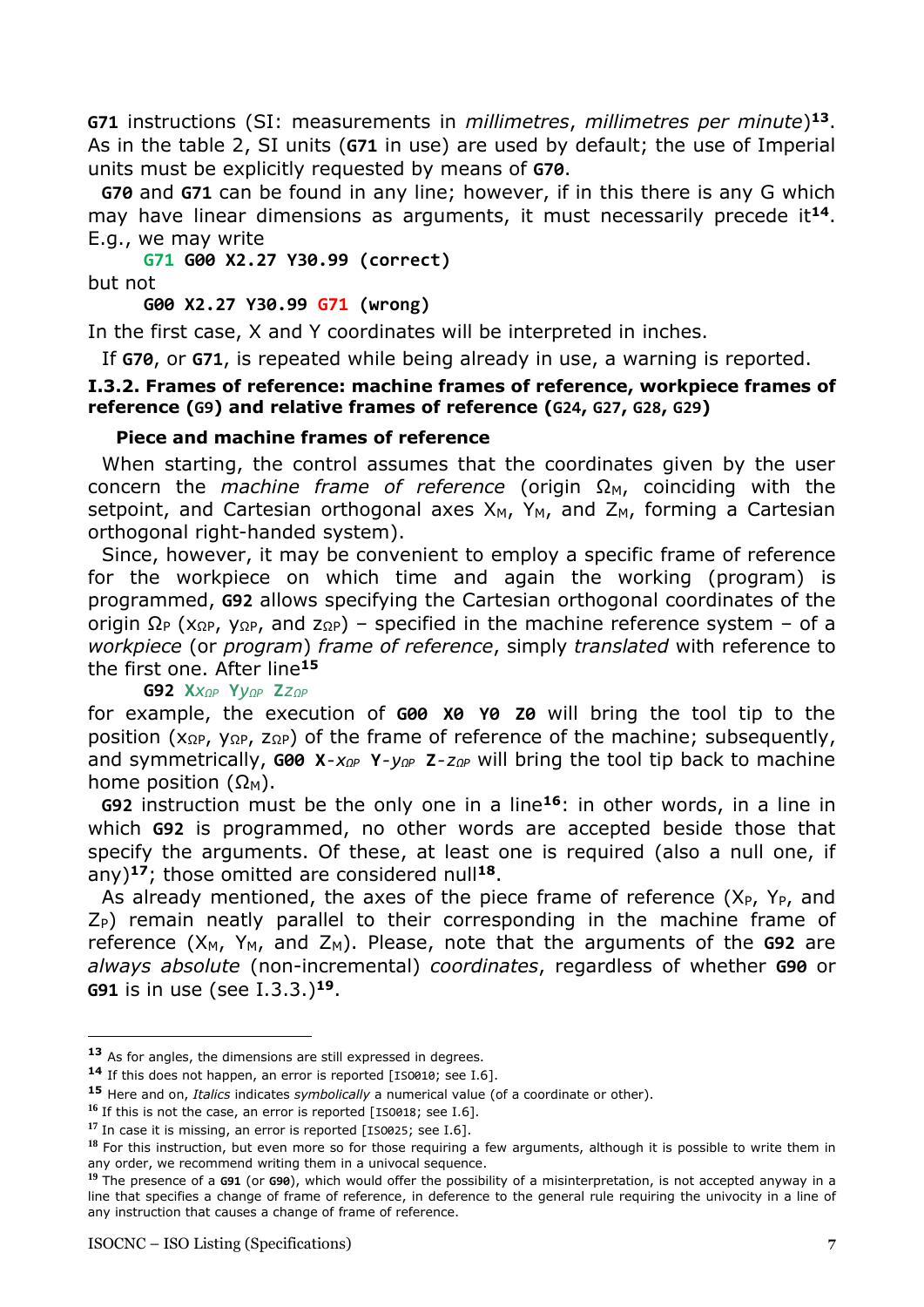To go back to using coordinates of the frame of reference of the machine, simply write **<sup>20</sup>**

#### **G92 X0 Y0 Z0**

The frame of reference of the piece coincides by default with that of the machine (in other words, when it starts, a **G92 X Y0 Z0** is used, as specified in table 2).

Please, note that to move from a piece reference frame to another, you do not need to "disassemble" the system in use (unlike what happens for the reference frames of the face, as shown below). I.e., it is possible that two **G92** follow without passing through a **G92 X0 Y0 Z0**:

**;activation of a piece reference frame ;origin in the point (15.33, -8.9, 25.00) ;[coordinates of the machine reference frame]: G92 X15.33 Y-8.9 Z25.00** *[execution of movement instructions with coordinates referring the frame in use]* **;activation of a piece reference frame ;origin in the point (-29.82, 0.77, -11.3) ;[coordinates of the machine reference frame]: G92 X-29.82 Y0.77 Z-11.3** *[execution of movement instructions with coordinates referring the new frame in use]*

#### **Face frames of reference**

Once you have set a frame of reference for the piece, it may be convenient each time (to facilitate the writing and understanding of the instructions) to take frames of reference specific to the piece faces to work. In order to do that, three modes – corresponding to **G24**, **G28**, and **G29** – are possible.

#### **Face frames of reference: G24**

First mode (**G24**) allows you to set a frame of reference whose origin is in the point with X, Y, Z coordinates and  $X_F$ ,  $Y_F$ ,  $Z_F$  axes, generically oriented as the Cartesian orthogonal axes of the piece frame of reference. Once the ordered triplets of the components of the three unit vectors  $\mathbf{i}_F$ ,  $\mathbf{j}_F$ , and  $\mathbf{k}_F$  have been specified as  $(i_{XF}, i_{YF}, i_{ZF})$ ,  $(i_{XF}, i_{ZF}, i_{ZF})$ , and  $(k_{XF}, k_{ZF})$  respectively, with reference to the three axes  $X_{P}$ ,  $Y_{P}$ , and  $Z_{P}$  of the piece frame of reference, we set this frame of reference with the following line

G24 X Y Z A $i_{XF}$  B $i_{YF}$  C $i_{ZF}$  I $j_{XF}$  J $j_{YF}$  K $j_{ZF}$  P $k_{XF}$  Q $k_{YF}$  R $k_{ZF}$ 

taking as an origin ( $\Omega_F$ ) the position defined by coordinates X, Y, Z.

Please, note that the arguments of **G24** *always* express *absolute* (nonincremental) *coordinates*, whether or not **G90** or **G91** (see I.3.3) are in use, and that these coordinates refer to the piece frame of reference.

In a line where a **G24** has been programmed, no other words are accepted other than those that specify its arguments**<sup>21</sup>**. At least one of these for each unit vector is required (and not a null one) **<sup>22</sup>**; those omitted are considered

**<sup>20</sup>** We reiterate that arguments of **G92** are always absolute and referred to the machine frame of reference, not the one you are currently using.

**<sup>21</sup>** If this is not the case, an error is reported [**ISO018**; see I.6].

**<sup>22</sup>** In case of complete omission of the components of a unit vector, the corresponding error is reported [**ISO019**, **ISO020**, e **ISO021**; see I.6].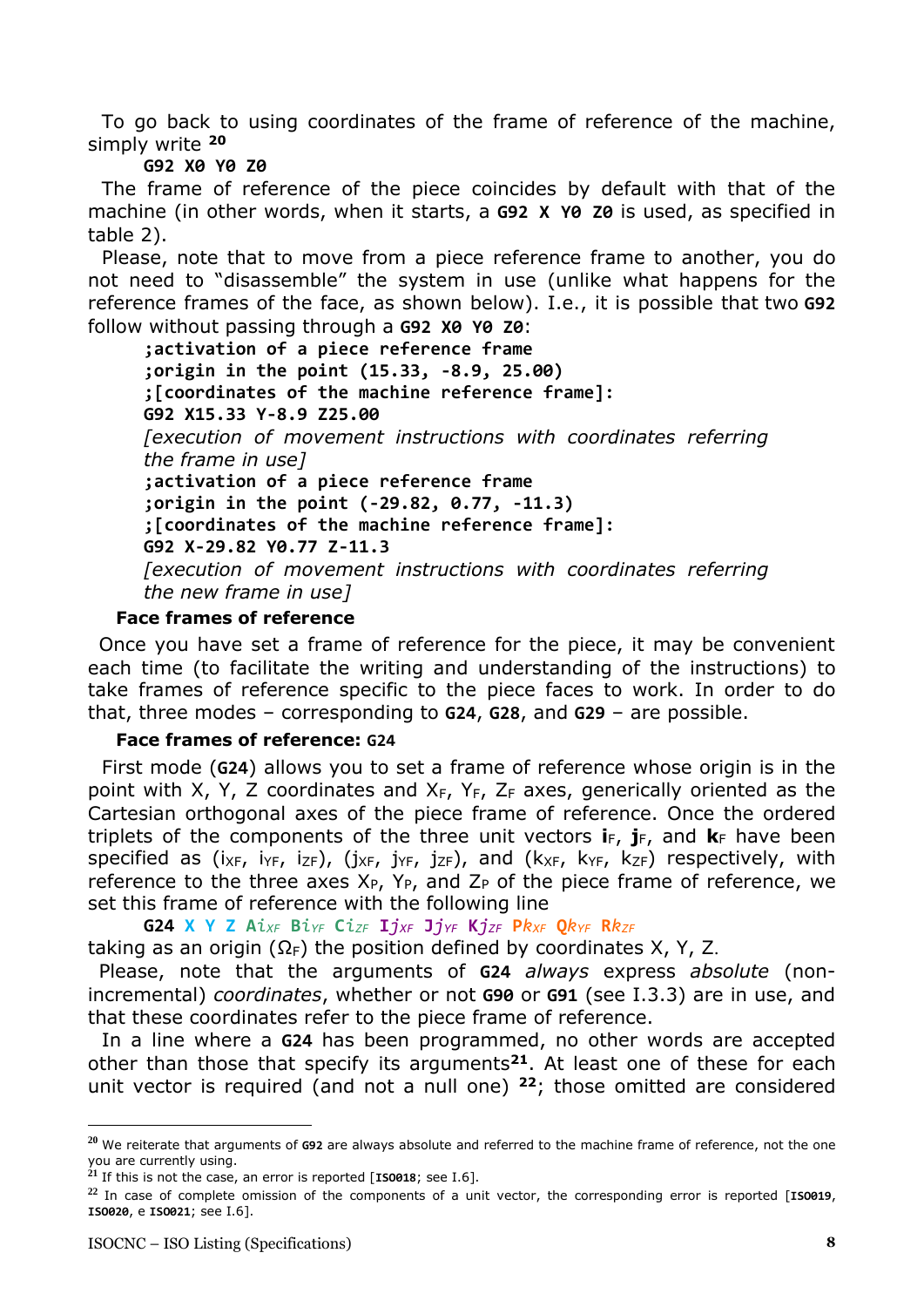null. To define a valid frame of reference, the three unit vectors  $\mathbf{i}_F$ ,  $\mathbf{j}_F$ , and  $\mathbf{k}_F$ are required to have a non-null module**<sup>23</sup>**, and furthermore they must not be coplanar**<sup>24</sup>**. With respect to the coordinates of the application point of the reference plane, if they are omitted, it is considered null.

### **Face frames of reference: G28**

The second mode (**G28**) allows you to set a frame of reference whose origin is in the point where currently the tool bit is, with  $X_F$ ,  $Y_F$ , and  $Z_F$  axes, generically oriented as the Cartesian orthogonal axes of the piece frame of reference. Once the ordered triplets of the components of the three unit vectors  $\mathbf{i}_F$ ,  $\mathbf{j}_F$ , and  $k_F$  have been specified as  $(ix_F, iy_F, iz_F)$ ,  $(j_{XF, j_{ZF}})$ , and  $(k_{XF, k_{ZF}})$ respectively, with reference to the three axes  $X_{P}$ ,  $Y_{P}$ , and  $Z_{P}$  of the piece frame of reference, we set said frame of reference with the following line

G28  $Xi_{XF}$   $Yi_{YF}$   $Zi_{ZF}$   $Ij_{XF}$   $Jj_{YF}$   $Kj_{ZF}$   $Pk_{XF}$   $Qk_{YF}$   $Rk_{ZF}$ 

by taking as an origin ( $\Omega_F$ ) the position defined by the X, Y, Z coordinates.

In a line where a **G28** has been programmed, no other words are accepted other than those that specify its arguments**<sup>25</sup>**. At least one of these for each unit vector is required (and not a null one) **<sup>26</sup>**; those omitted are considered null. Additionally, to define a valid frame of reference, the three unit vectors **i**<sub>F</sub>,  $j_F$ , and  $k_F$  are required to have a non-null module<sup>27</sup>, and they must not be coplanar**<sup>28</sup>**.

#### **Face frames of reference: G29**

The third mode for assuming a face frame of reference allows you to specify both the origin ( $X_{\Omega}F$ ,  $Y_{\Omega}F$ , and  $Z_{\Omega}F$ ) of the piece frame of reference, and the laying position of the face plane (indicating with angles C and B the orientation of the normal to the plane itself):

**G29 X***xΩF* **Y***yΩF* **Z***zΩF* **C***c<sup>F</sup>* **B***b<sup>F</sup>*

The values admitted for C's are included between  $-180^\circ$  and  $+180^\circ$ , for B's between  $-90^\circ$  and  $+90^{\circ29}$ .

In a line where a **G29** has been programmed, no other words are accepted other than those that specify its arguments $30$ .

Finally, please, note that the arguments of **G29** *always* express *absolute* (nonincremental) I, whether or not **G90** or **G91** (see I.3.3) are in use, and that these coordinates refer to the piece frame of reference.

#### **Switching from a frame of reference to another**

It should be noted that for **G24**, **G28**, and **G29**, differently from **G92**, you cannot specify a face frame of reference while another is already being used: you

**<sup>23</sup>** Moreover, a unitary module is not strictly required. If the module is essentially null, an error is reported [**ISO022**; see I.6].

<sup>&</sup>lt;sup>24</sup> If this happened, it would not be possible, of course, to define a spatial frame of reference, and therefore an error would be reported [**ISO023**; see I.6].

**<sup>25</sup>** If this is not the case, an error is reported [**ISO018**; see I.6].

**<sup>26</sup>** In case of complete omission of the components of a unit vector, the corresponding error is reported [**ISO019**, **ISO020**, and **ISO021**; see I.6].

**<sup>27</sup>** Moreover, a unitary module is not strictly required. If the module is essentially null, an error is reported [**ISO022**; see I.6].

**<sup>28</sup>** If this happened, it would not be possible, of course, to define a spatial frame of reference, and therefore an error would be reported [**ISO023**; see I.6].

**<sup>29</sup>** Indicating values outside these ranges is reported as an error [**ISO060**; see I.6].

**<sup>30</sup>** If this is not the case, an error is reported [**ISO018**; see I.6].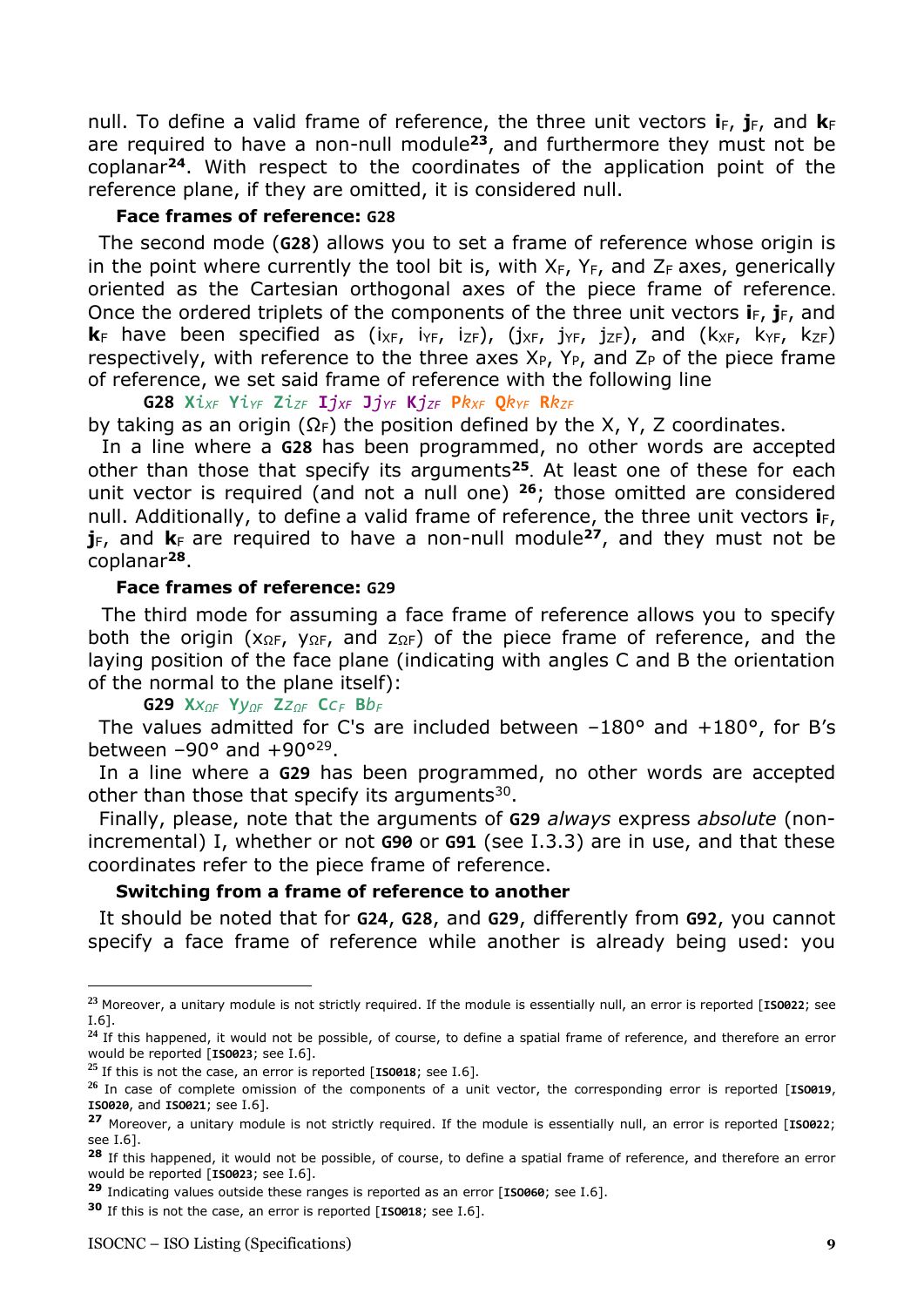must first explicitly "disassembly" the current one, going back to the piece frame of reference using **G27<sup>31</sup>**. As for **G28**'s and **G29**'s, **G27** must be alone in one line, as well $^{32}$ .

As shown in table 2, the face frame of reference coincides with the one of the piece (G7 in use). As regards to the above, the following listing is valid:

**;activation of a face frame of reference: G28 X1.0 Y1.0 I-1.0 J1.0 R1.0** *[execution of the movement instructions with coordinates referring the frame in use]* **;disassembly of the system in use G27 ;use of another one: G29 X10 Y10 Z10 C-90.0 B+45.0** *[execution of the movement instructions with coordinates referring the frame in use]*

It is also required that a non-obvious (i.e. coinciding with that of the piece) face frame of reference is disassembled before changing the piece frame of reference**<sup>33</sup>**. Due to what just described, the following listing is valid:

**;activation of a piece frame of reference: G92 X100 Y50 ;activation of a face frame of reference: G28 X1.0 Y1.0 I-1.0 J1.0 R1.0** *[execution of the movement instructions with coordinates referring the frame in use]* **;disassembly of the face frame of reference in use; G27 ;activation of a new piece frame of reference G92 X200 Y50** *[...]*

In this case, in accordance to what mentioned above, **G27** is necessary**<sup>34</sup>**.

**G27** is normally used to "disassembly" a face frame of reference that was put in use by **G24**, **G28**, or **G29**. If in the ISO listing there is a **G27** not preceded by any **G24** (or **G28**, or **G29**), it is ignored for the purposes of computation: this circumstance is anyhow reported to the user by a warning.

#### <span id="page-9-0"></span>**I.3.3. Absolute (G90) and incremental (G91) dimensions**

Using the instructions **G90** and **G91**, we can set the interpretation mode of the dimensions specified for the coordinates. As shown in table 2, absolute values (**G90**) are used by default, i.e., referred to the frame of reference currently in use. By **G91** you can express the coordinate values as algebraic increments of the current position. E.g., the following listing

**G90 G0 X0.00 Y0.00 ;moves to (0,0) G1 X5.00 Y0.00 ;linear movement to (5,0) G1 X5.00 Y5.00 ;linear movement to (5,5) G1 X0.00 Y5.00 ;linear movement to (0,5)**

**<sup>31</sup>** If this does not happen, an error is reported [**ISO024**; see I.6].

**<sup>32</sup>** If this is not the case, an error is reported [**ISO018**; see I.6].

**<sup>33</sup>** If this does not happen, an error is reported [**ISO055**; see I.6].

**<sup>34</sup>** The omission would lead to an error reporting [**ISO055**; see I. 6].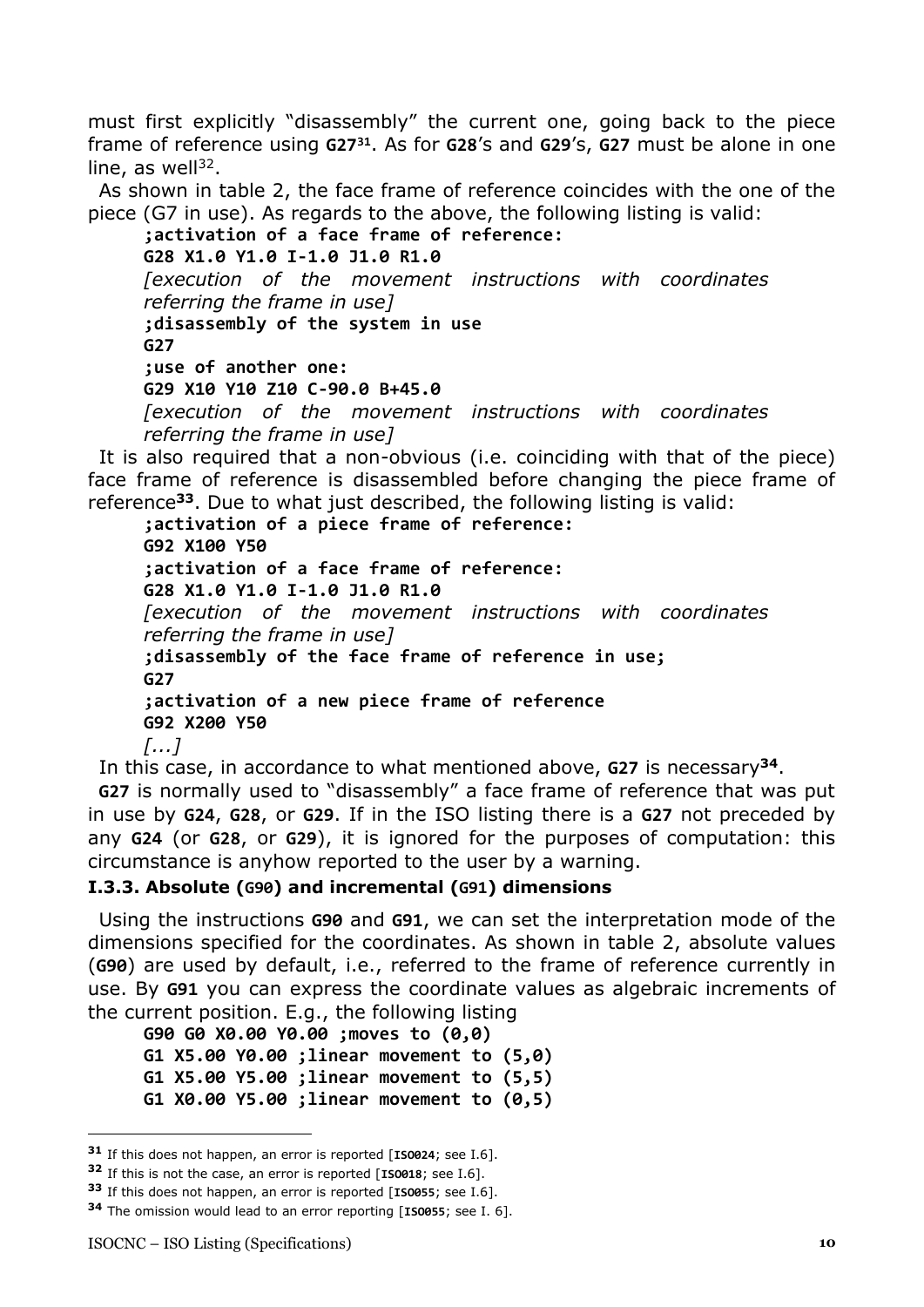**G1 X0.00 Y0.00 ;linear movement to (0,0)** is equivalent to the next one, as for the results:

**G90 G0 X0.00 Y0.00 ;moves to (0,0)**

**G91 G1 X5.00 Y0.00 ;linear movement with +5 on X, Y unchanged G1 X0.00 Y+5.00 ;linear movement with X unchanged, +5 on Y G1 X-5.00 Y0.00 ;linear movement with –5 on X, Y unchanged**

**G1 X0.00 Y-5.00 ;linear movement with X unchanged, -5 on Y**

**G90** and **G91** instructions can be in any line: if a **G**, allowing dimensions as arguments, is present in the same line, **G90**, or **G91**, must necessarily precede it (as in the examples above)**<sup>35</sup>**.

#### <span id="page-10-0"></span>**I.3.4. Movement G's (G00, G01, G02, G03)**

Movement **G** functions form a modal group that, because of the peculiarities in comparison to other groups, does not have a default. This means that, while it is possible to specify a **G** belonging to this group in a line and then omit it in the following lines, you cannot start an ISO listing by specifying some coordinates, as a **G** were in use**<sup>36</sup>**.

For each movement **G**, omitting explicitly a coordinate is equivalent to requesting it to be constant**<sup>37</sup>**.

### <span id="page-10-1"></span>**I.3.4.1. Quick positioning (G00)**

**G00** specifies a quick movement leading the tool tip from the current position to the position specified by the arguments, concerning the frame of reference currently in use. **G00** can be preceded by a **G90** or a **G91**, even in the same line, indicating how to interpret the values (absolute or incremental, respectively) (see I.3.3).

As arguments, **G00** requires the coordinates of the ending point (X, Y, Z, B, and C). You must specify one position, at least**<sup>38</sup>**: those omitted are considered coincident with their initial value (when **G90** is active) or as null (when **G91** is active).

As already mentioned, this function is modal: therefore, you can write, for example, (if **G90** is theoretically in use):

**G00 X0 Y0 Z0 (quick from current position to [0,0,0])**

**G00 X10 (quick to position [10,0,0])**

- **Y10 (quick from [10,0,0] to [10,10,0])**
- **Z10 (quick from [10,10,0] to [10,10,10])**

if **G00** remains active, as far as it is not cancelled by a function of the same group (**G01**, **G02**, or **G03**).

### <span id="page-10-2"></span>**I.3.4.2. Linear interpolation (G01)**

**G01** specifies an interpolating movement leading the tool tip from the current position to the position specified by the arguments, concerning the frame of reference currently in use and the specified speed (feed rate, see I.3.7). **G01**

**<sup>35</sup>** If this limit is not respected, an error is reported [**ISO061**; see I.6].

**<sup>36</sup>** If this is the case, an error is reported [**ISO011**; see I.6].

**<sup>37</sup>** Strictly speaking: if a **G90** is being used, this means that the value of an omitted coordinate is confirmed (i.e., as if the coordinate with the same value were repeated); if a **G91** is being used, the omission is equivalent to specifying its null increment.

<sup>38</sup> Without it, an error is reported [**ISO026**; see I.6].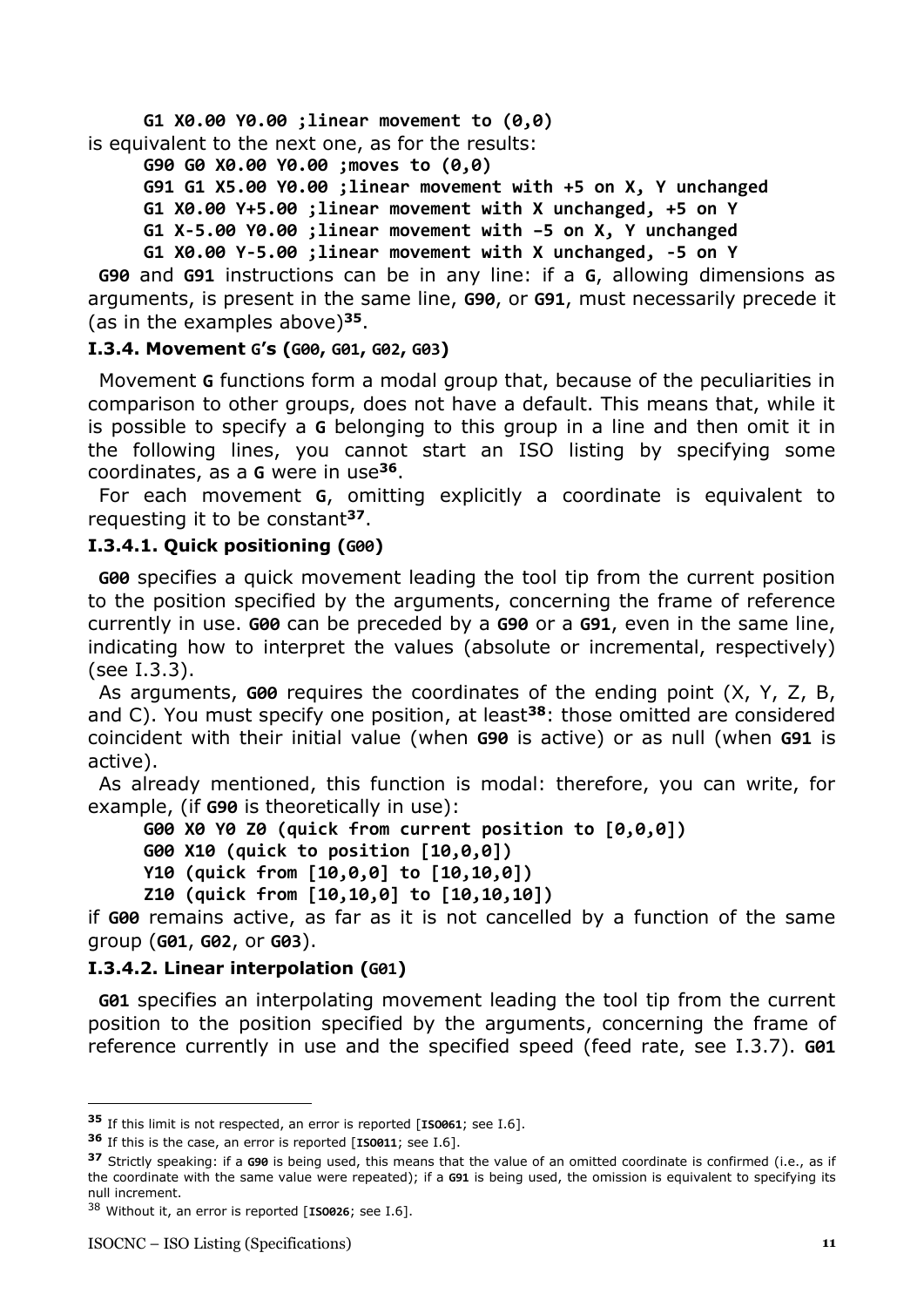can be preceded by a **G90** or a **G91**, even in the same line, indicating how to interpret the values (absolute or incremental, respectively) (see I.3.3).

As arguments, **G01** requires the coordinates of the ending point (X, Y, Z, B, and C): you must specify one position, at least**<sup>39</sup>**. More specifically, if you are in 3-axis mode (I.3.5.), you must specify at least one linear position (X, Y, or  $Z$ <sup>40</sup>.

If you request a variation of the position of the rotary axes, the 5-axis interpolation mode must be enabled (see I.3.5).

As already mentioned, this function is modal; therefore, you can write, e.g.:

**G00 X0 Y0 Z0 (quick from current position to [0,0,0])**

**G01 X0.01 (interpolation on position [10,0,0])**

**Y0.02 (interp. from [0.01,0,0] to [0.01,0.02,0])**

**Y0.04 Z-0.01 (interp. from [0.01,0.02,0] to [0.01,0.04,-0.01])**

if **G00** remains active, as far as it is not cancelled by a function of the same group (**G00**, **G02**, or **G03**).

<span id="page-11-0"></span>**I.3.4.3.a. Circular interpolation (helical), clockwise and counter-clockwise (G02, G03), and plane selection (G17, G18, G19)**

The execution of the arc of a circle on a plane that is parallel to a coordinate plane is required by means of **G02** (clockwise arc) or **G03** (counter-clockwise). The axis around which you consider the clockwise or counter-clockwise nature of the circle arc path, is therefore orthogonal to one of the coordinated planes:

a) XY plane, if **G17** is active (which, as in table 2, is the default option);

- b) YZ plane, if **G19** is active;
- c) ZX plane, if **G18** is active.

If one among **G17**, **G18**, or **G19** is repeated while already in use, a warning is reported.

For the execution of **G02** or **G03**, the axes of the circular interpolation plane must be orthogonal**<sup>41</sup>**. There is no constraint, instead, for the third axis. In this regard, a potential problem arises, of course, only if **G17** is active. For instance, if **G17** is active, the unit vectors indicated as  $\mathbf{i}_F$  and  $\mathbf{j}_F$  of axes  $X_F$  and  $Y_F$  must be orthogonal, while the execution of one between **G02** and **G03** does not require from the vector unit  $\mathbf{k}_F$  any particular constraint. When **G19** and **G18** are active, the orthogonality constraint stands for  $j_F$  and  $k_F$ , and for  $k_F$  and  $i_F$ , respectively.

To define the circle arc, whose starting point is the ending point of the instruction of the previous movement, you need first to specify the ending point:

a) when **G17** is active, with coordinates X and Y;

b) when **G19** is active, with coordinates Y and Z;

c) when **G18** is active, with coordinates X and Z.

 Obviously, you must specify at least one of the two coordinates**<sup>42</sup>**: the omitted one is implicitly considered as coinciding with its initial value (when **G90** is active) or as null (when **G91** is active).

**<sup>39</sup>** Without it, an error is reported [**ISO026**; see I.6].

**<sup>40</sup>** Without it, an error is reported [**ISO047**; see I.6].

**<sup>41</sup>** Otherwise, upon processing **G02**/**G03** an error is reported [**ISO068**; see I.6].

**<sup>42</sup>** Without it, an error is reported [**ISO026**; see I.6]. In addition, the absence of explication of the coordinates required by **G02** (/**G03**), with reference to the **G17**/**G18**/**G19** in use, is reported as an error [**ISO027**; see I.6].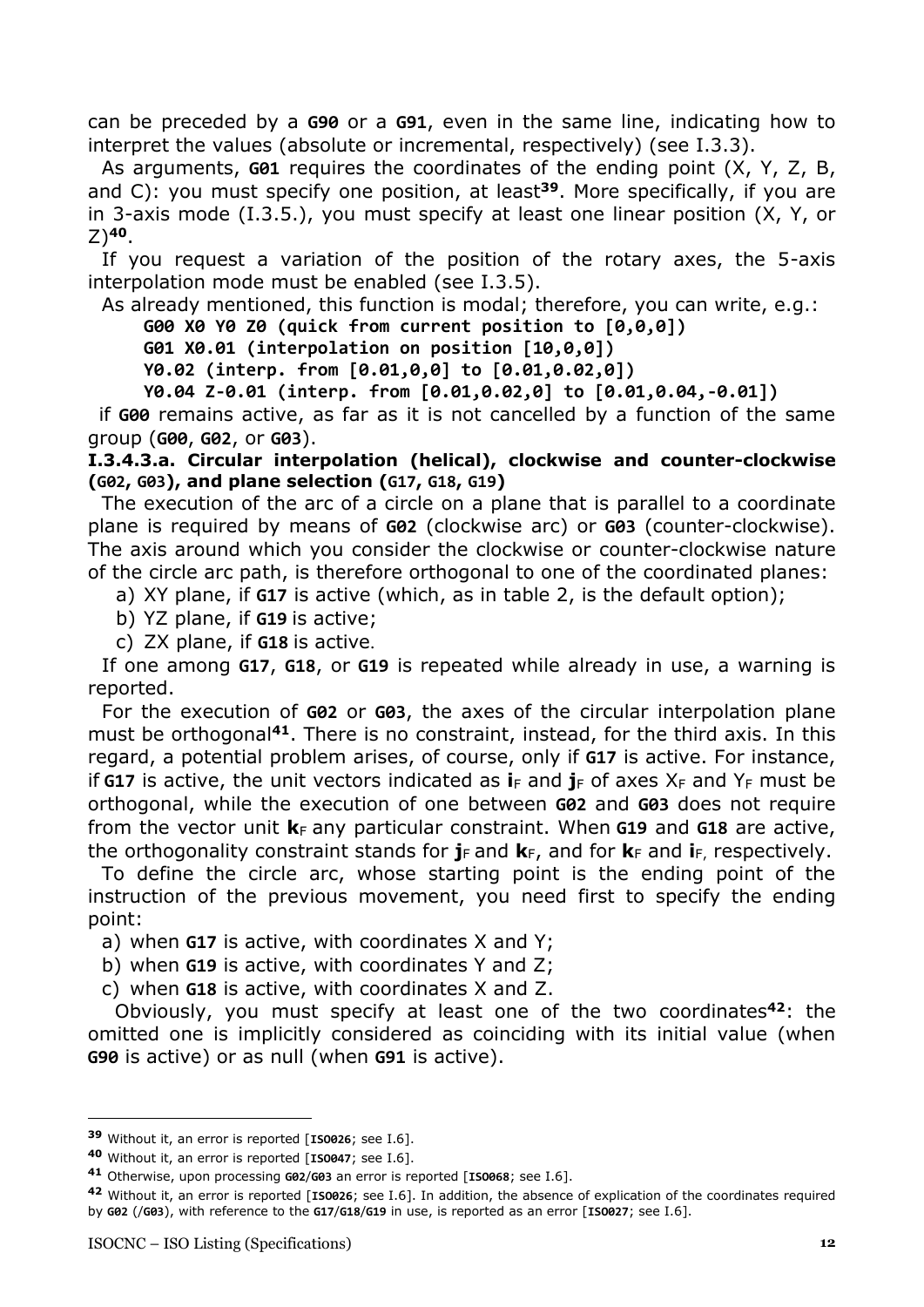In case of five-axis interpolation, **G02** and **G03** are broken in an ordered sequence of **G01** (micro-linear interpolating segments), coherently with the maximum chord error allowed.

Having set the starting and ending points, the full specification of the circle to which the arc belongs admits then two alternative formulations**<sup>43</sup>**:

a) setting the value of the radius;

b) setting the coordinates of the centre.

The data for at least one of the two formulations must be set**<sup>44</sup>**. Below, both modes are separately discussed.

#### **Assignment of a circle by specifying its radius**

As for the first formulation, just to give some concrete examples, let us consider the following. Assuming that **G17** is used, the line

#### **G02 X***x<sup>1</sup>* **Y***y<sup>1</sup>* **R***r<sup>C</sup>*

assuming that at the start of the block the tool is on the point  $P_0$  with coordinates  $(x_0,y_0)$ , requires the execution of the arc of a circle with radius  $r_c$ , clockwise around an axis orthogonal to XY plane and oriented with reference to the vectorial product  $\mathbf{i}_{F} \wedge \mathbf{j}_{F}$ , ending on the point P<sub>1</sub> with coordinates  $(x_1,y_1)$  $[x_1=x_1$  and  $y_1=y_1$ , in G90 mode;  $x_1=x_0+x_1$  and  $y_1=y_0+y_1$ , in G91 mode], so that the amplitude of the described arc is less or equal to 180°. An arc greater than 180° can be programmed only if its centre is specified, as mentioned below. For consistency, it is obviously required that  $((x_1-x_0)^2+(y_1-y_0)^2)^{1/2}$ <2 $r_c$ <sup>45</sup>.

#### **Assignment of a circle by specifying its centre**

Still assuming that **G17** is used, for the second formulation the line

**G02 X***x<sup>1</sup>* **Y***y<sup>1</sup>* **I***i<sup>C</sup>* **J***j<sup>C</sup>*

assuming that at the start of the block the tool tip is placed on point  $P_0$  with coordinates  $(x_0,y_0)$ , requires the execution of an arc of a circle, clockwise around Z, whose centre is the point C with coordinates  $(x_C, y_C)$   $[x_C = i_C$  and  $y_c = j_c$ , in G90 mode;  $x_c = x_0 + i_c$  and  $y_c = y_0 + j_c$ , in G91 mode] and ending on point P<sub>1</sub> with coordinates  $(x_1,y_1)$   $[x_1=x_1$  and  $y_1=y_1$ , in G90 mode;  $x_1=x_0+x_1$  and y1=y0+*y1*, in **G91** mode]. Obviously, in this case it would make no sense indicating a value for the Z of the centre: the presence of a  $\mathbf{K}$ <sub>*kc*</sub> in the previous line would be an error.

Always referring to the example in the previous ISO line, please note that**<sup>46</sup>**:

- a) if  $x_1$  is different from  $x_0$ , to specify the centre, the centre Y coordinate alone (therefore  $j_c$ ) is enough: the presence of  $I_i$ *c* is redundant (because  $x_c$  can be calculated starting from  $P_0$ ,  $P_1$ , and  $y_c$ ) and so can be omitted;
- b) if  $y_1$  is different from  $y_0$ , to specify the centre, the centre X coordinate (therefore  $i_c$ ) alone is enough: the presence of  $\mathbf{J}i_c$  is redundant (because  $y_c$  can be calculated starting from  $P_0$ ,  $P_1$ , and  $x_c$ ) and so can be omitted.

If also the redundant coordinate is given, this one is considered anyway, in order to ensure that it is correct, i.e. checking that the point  $(x_C, y_C)$  - specified in this way – is on the axis of the segment joining  $P_0$  and  $P_1$ <sup>47</sup>.

**<sup>43</sup>** Although unusual, it is possible to enter the data for both descriptions, provided that they are congruent (otherwise, an error is reported [**ISO029**; see I.6]).

**<sup>44</sup>** Without data, an error is reported [**ISO028**; see I.6].

**<sup>45</sup>** If this condition, whose geometric interpretation is obvious, is not complied, an error is reported [**ISO030**; see I.6].

**<sup>46</sup>** What is here said is discussed, with plenty of calculations, in appendix A.

**<sup>47</sup>** Any inconsistency, if detected, is reported as an error [**ISO031**; see I.6].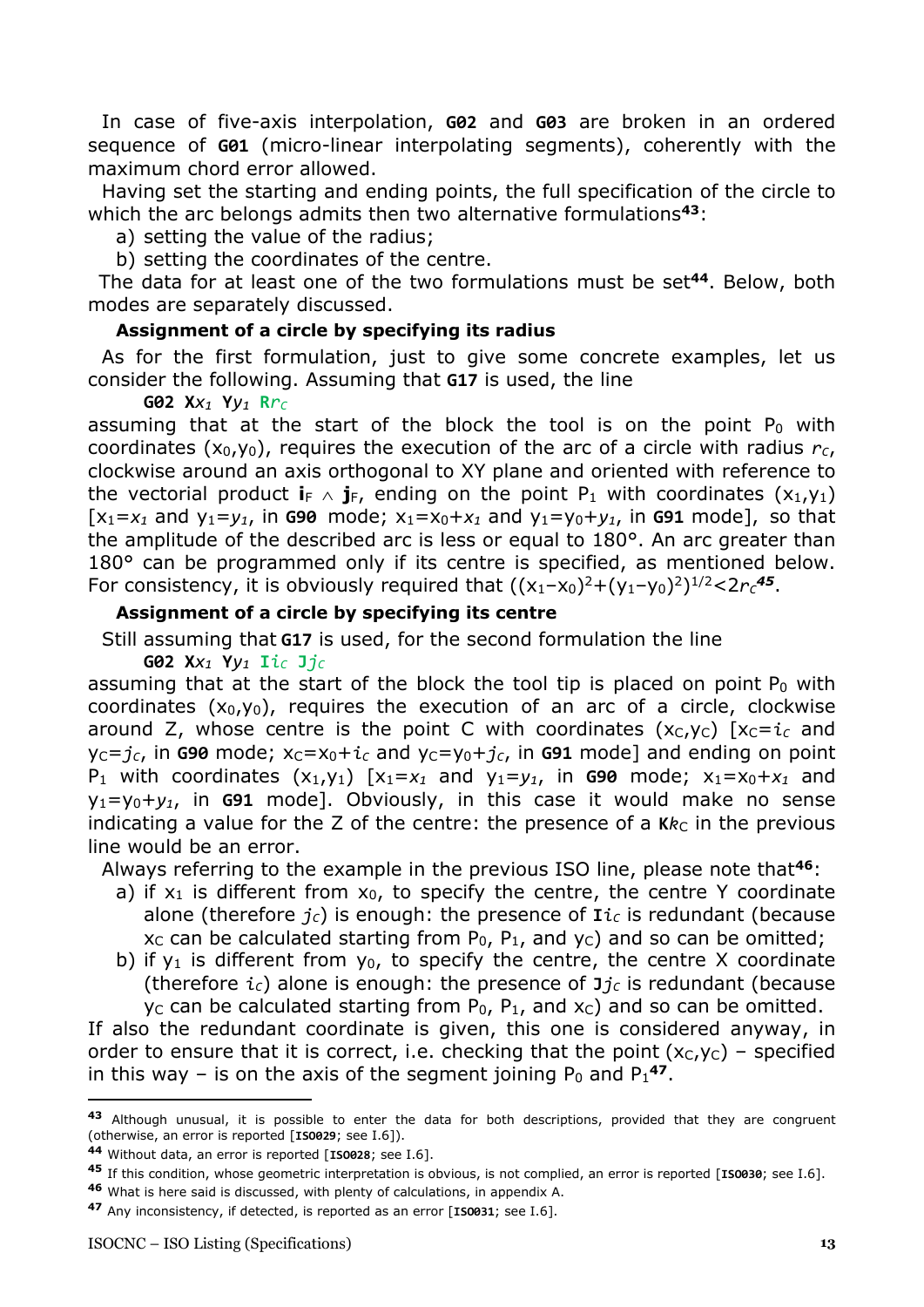If **G18** were in use, similar considerations should be applied for

#### **G02 X***x<sup>1</sup>* **Z***z<sup>1</sup>* **I***i<sup>C</sup>* **K***k<sup>C</sup>* **48**

- while, when **G19** is used, for
	- **G02 Y***x<sup>1</sup>* **Z***z<sup>1</sup>* **J***i<sup>C</sup>* **K***k<sup>C</sup>* **<sup>49</sup>**.
	- To sum up, considering all three cases:
		- a) if G17 is active, I and J can be given ( $I_i$ <sup> $C$ </sup> alone is sufficient, if  $y_1$  differs from  $y_0$ ;  $\mathbf{J}j_c$  alone if  $x_1$  differs from x0. If both are specified, a correctness check is made), never **K**;
		- b) if **G18** is active, **I** and **K** only can be given ( $\text{I}i_C$  alone is sufficient, if  $z_1$ differs from  $z_0$ ; Kk<sub>c</sub> alone if  $x_1$  differs from  $x_0$ . If both are specified, a correctness check is made), never **J**;
		- c) if **G19** is active, **J** and **K** only can be given  $(\mathbf{J}j_C)$  alone is sufficient, if  $z_1$ differs from  $z_0$ ; Kk<sub>c</sub> alone if  $y_1$  differs from  $y_0$ . If both are specified, a correctness check is made), never **I <sup>50</sup>**.

Please note that, on the contrary, that

- a) if G17 is active: if I is given but not J, y<sub>1</sub> is required to necessarily differ from  $y_0$ <sup>51</sup>; if J is given but not I,  $x_1$  is required to necessarily differ from x0 **<sup>52</sup>**;
- b) if  $G18$  is active: if I is given but not K,  $z_1$  is required to necessarily differ from  $z_0$ <sup>53</sup>; if K is given but not  $I$ ,  $x_1$  is required to necessarily differ from x0 **<sup>54</sup>**;
- c) if G19 is active: if J is given but not K, z<sub>1</sub> is required to necessarily differ from  $z_0$ <sup>55</sup>; if K is given but not J,  $x_1$  is required to necessarily differ from x0 **<sup>56</sup>**.

### <span id="page-13-0"></span>**I.3.4.3.b. Helical interpolation**

As a superset of the circular interpolations, you can also consider interpolations for *helical arcs*:

- a) around axis Z (active **G17**, by default). With
	- **G02 X***x<sup>1</sup>* **Y***y<sup>1</sup>* **Z***z<sup>1</sup>* **R***r<sup>C</sup>* or
	- **G02 X***x<sup>1</sup>* **Y***y<sup>1</sup>* **Z***z<sup>1</sup>* **I***i<sup>C</sup>* **J***j<sup>C</sup>*

<sup>48</sup> In this case, if x<sub>1</sub> differs from x<sub>0</sub>, the centre Z coordinate is sufficient to specify the centre (therefore  $k_c$ ): the presence of  $x_i$ <sub>*c*</sub> is redundant (because  $x_c$  can be calculated starting from  $P_0$ ,  $P_1$ , and  $z_c$ ) and therefore can be omitted; if  $z_1$  differs from  $z_0$ , the centre X coordinate is sufficient to specify the centre (therefore  $i_c$ ): the presence of  $\kappa k_c$  is redundant (because  $z_c$  can be calculated starting from  $P_0$ ,  $P_1$ , and  $x_c$ ) and so can be omitted. If also the redundant coordinate is given, this one is considered anyway to ensure that it is correct, i.e. checking that the point  $(x<sub>c</sub>,z<sub>c</sub>)$ , specified in this way, is on the axis of the segment joining  $P_0$  and  $P_1$  [**ISO031**; cfr. I.6].

**<sup>49</sup>** In this case, if  $y_1$  differs from  $y_0$ , the centre Z coordinate is sufficient to specify the centre (therefore  $k_c$ ): the presence of  $Y$ *j<sub>c</sub>* is redundant (because y<sub>c</sub> can be calculated starting from P<sub>0</sub>, P<sub>1</sub>, and z<sub>c</sub>) and therefore can be omitted; if  $z_1$  differs from  $z_0$ , the centre Y coordinate is sufficient to specify the centre (so  $j_c$ ): the presence of  $\kappa k_c$  is redundant (because  $z_c$  can be calculated starting from  $P_0$ ,  $P_1$ , and  $y_c$ ) and so can be omitted. If also the redundant coordinate is given, this one is considered anyway to ensure that it is correct, i.e. checking that the point  $(y<sub>c</sub>,z<sub>c</sub>)$ , specified in this way, is on the axis of the segment joining P<sub>0</sub> and P<sub>1</sub> [**ISO031**; see I.6].

**<sup>50</sup>** Specifying a coordinate that was not provided for the centre is obviously an error and it is reported as such [**ISO038**, **ISO039** and **ISO040**; see I.6].

**<sup>51</sup>** If the result is  $y_1 = y_0$  it is reported as error [**ISO048**; see I.6].

**<sup>52</sup>** If the result is  $x_1 = x_0$  it is reported as error [**ISO049**; see I.6].

**<sup>53</sup>** If the result is  $z_1 = z_0$  it is reported as error [**ISO050**; see I.6].

**<sup>54</sup>** If the result is  $x_1 = x_0$  it is reported as error [**ISO051**; see I.6].

**<sup>55</sup>** If the result is  $z_1 = z_0$  it is reported as error [**ISO052**; see I.6].

**<sup>56</sup>** If the result is  $y_1 = y_0$  it is reported as error [**ISO053**; see I.6].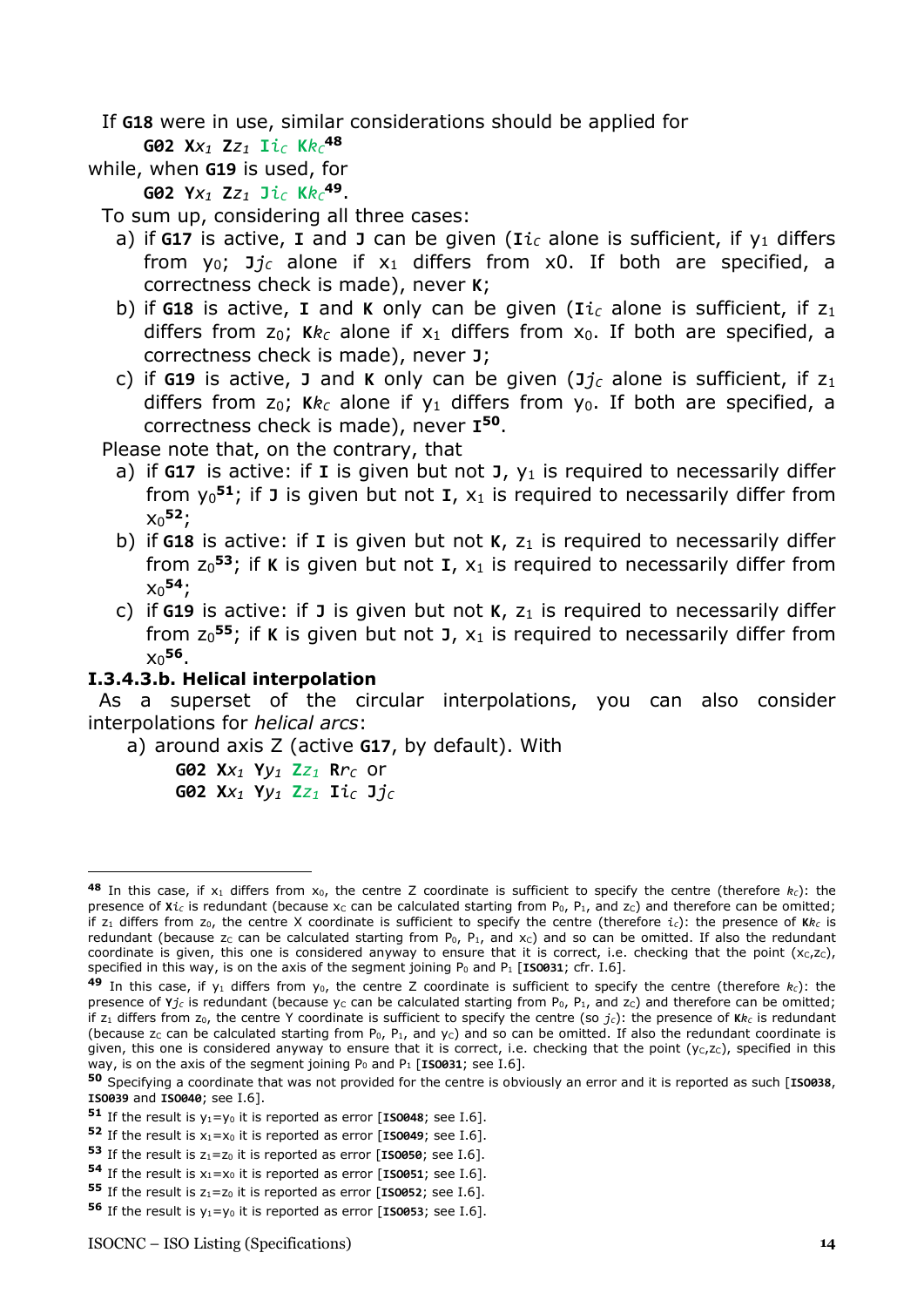we specify a  $z_1$  coordinate for the end point of the arc  $[z_1=z_1]$  in **G90** mode;  $z_1 = z_0 + z_1$  in **G91** mode]. The overall change of position  $(z_1 - z_0)$  is linearly accumulated along the curvilinear abscissa of the arc.

b) around axis X (**G19** active). With

**G02 X***x<sup>1</sup>* **Y***y<sup>1</sup>* **Z***z<sup>1</sup>* **R***r<sup>C</sup>* or

**G02 X***x<sup>1</sup>* **Y***y<sup>1</sup>* **Z***z<sup>1</sup>* **J***j<sup>C</sup>* **K***k<sup>C</sup>*

we specify a  $x_1$  coordinate for the end point of the arc  $[x_1=x_1]$  in **G90** mode;  $x_1 = x_0 + x_1$  in **G91** model. The overall change of position  $(x_1-x_0)$  is linearly accumulated along the curvilinear abscissa of the arc.

c) around axis Y (**G18** active). With

**G02 X***x<sup>1</sup>* **Y***y<sup>1</sup>* **Z***z<sup>1</sup>* **R***r<sup>C</sup>* or

**G02 X***x<sup>1</sup>* **Y***y<sup>1</sup>* **Z***z<sup>1</sup>* **I***i<sup>C</sup>* **K***k<sup>C</sup>*

we specify a  $y_1$  coordinate for the end point of the arc  $[y_1=y_1]$  in **G90** mode;  $y_1 = y_0 + y_1$  in **G91** mode]. The overall change of position  $(y_1 - y_0)$  is linearly accumulated along the curvilinear abscissa of the arc.

Implicitly, all interpolations with **G02** and **G03** are helical: the omission of the position parallel to the rotation axis equates to confirming it as unchanged.

In case of five-axis interpolation, **G02** and **G03** are broken in an ordered succession of **G01** coherently with the maximum chord error allowed.

#### <span id="page-14-0"></span>**I.3.4.3.c. Circular interpolation (helical) with a variation of the position of the rotary axes**

A further complication to the above-mentioned cases arises when a change of the position of one or both the rotary axes is indicated (this is possible only in the case of a 5-axis interpolation); e.g., like in

**G02 X***x<sup>1</sup>* **Y***y<sup>1</sup>* **Z***z1* **I***i<sup>C</sup>* **J***j<sup>C</sup>* **B***b<sup>1</sup>* **C***c<sup>1</sup>*

In this case, **G02** (**G03)** is broken in an ordered succession of **G01** coherently with the maximum chord error allowed**<sup>57</sup>**. The overall position changes on C  $(c_1-c_0)$  and B  $(b_1-b_0)$  are linearly accumulated along the curvilinear abscissa of the arc.

#### <span id="page-14-1"></span>**I.3.5. Type of interpolation (G48, G49)**

ISOCNC controls three-axis interpolations by default, i.e., it does not allow changing the positions of the interpolating rotary axes (no constraint instead for the quick positioning). To activate an interpolation on 5 axes you need to request it explicitly by using **G49**. To return to the three-axis only interpolation, we use **G48** (in use by default) **<sup>58</sup>**.

**G48** and **G49** must be in their separate line**<sup>59</sup>**.

If one of **G48** and **G49** is repeated while being in use, a warning is reported.

#### <span id="page-14-2"></span>**I.3.6. Feed rate assignment mode (G93, G94, F)**

For the *interpolating* movements, it is also possible, or required (according to the cases, see later on) to specify a value for the feed rate**<sup>60</sup>**. This is done by using the word **F**.

**<sup>57</sup>** Being this a five-axis interpolation, this one must be enabled (see I.3.5).

**<sup>58</sup>** Any instruction that includes an interpolation movement (**G01** or **G02**/**G03** with variation of the position of a rotary axis) requiring five axes without this option being enabled (**G49**) generates an error [**ISO032**; see I.6].

**<sup>59</sup>** If this does not happen, an error is reported [**ISO033**; see I.6].

**<sup>60</sup>** It is not possible to specify a feed rate for quick movements, because the value for the feed rate is meaningless.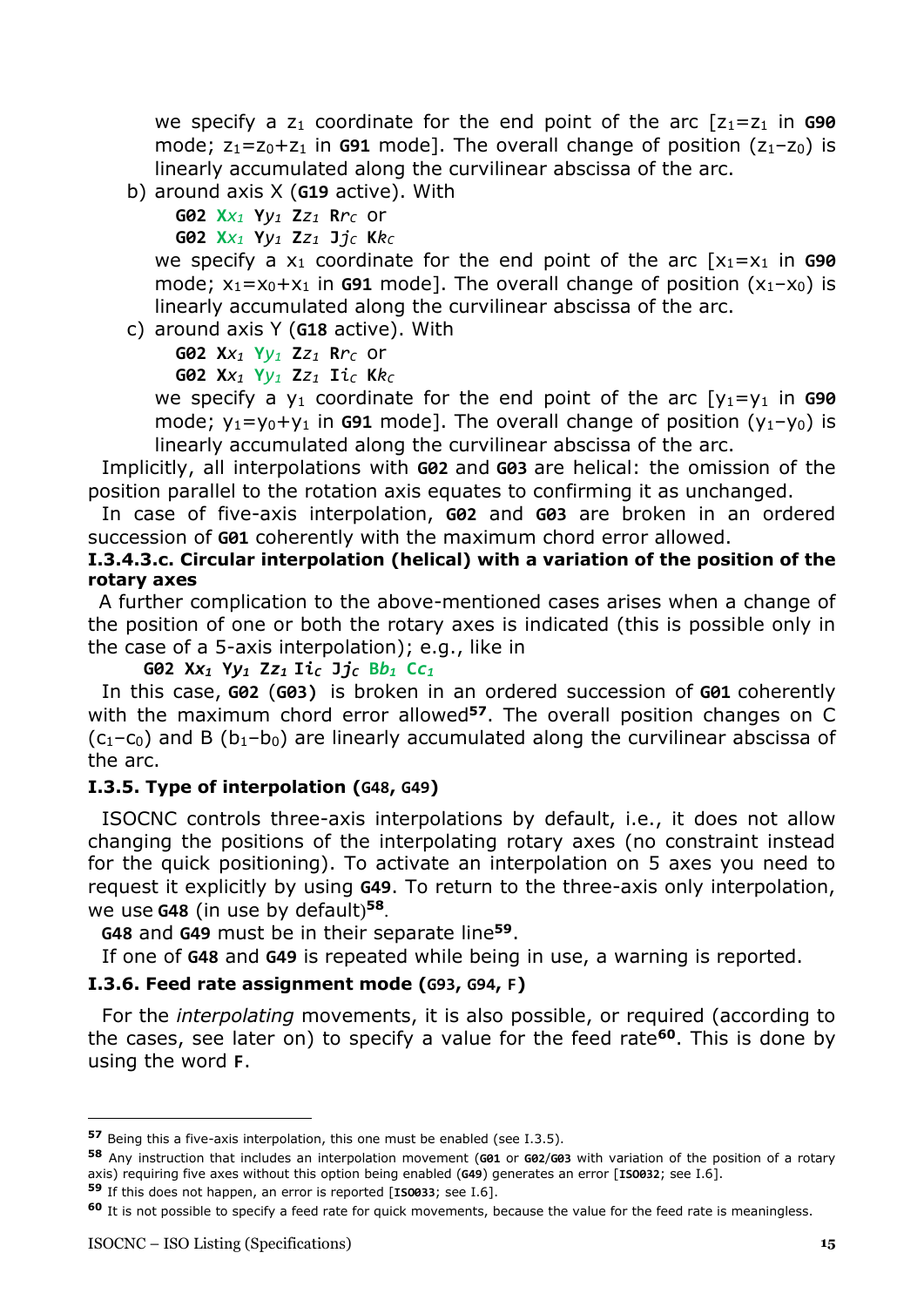ISOCNC supports two modes to set the feed rate: unit per minute (**G94**, by default in use, as specified in table 2) and inverse time (**G93**).

If one between **G93** and **G94** is repeated while already being in use, a warning is reported.

In the first mode (unit per minute), the numerical value associated with an **F** word specifies that the tool tip should move to the indicated number of inches per minute (if **G70** is in use), millimetres per minute (if **G71** is in use), or degrees per minute (regardless of **G70** or **G71**), depending on which axes are moving.

In the second mode (inverse time) the numerical value associated with an **F** word specifies that the required movement should be completed in a timespan equal to that of its reciprocal (in minutes). For example, writing

**G93 X***xΩF* **Y***yΩF* **Z***zΩF* **C***c<sup>F</sup>* **B***b<sup>F</sup>*

**G01** should be completed in a ¼ of a minute timespan (assuming that the speed limits for the axes involved do not require a greater timespan).

When the inverse time feed rate mode is active (**G93** in use) a value for **F** is required to be specified in each line in which **G01**, **G02**, or **G03** is present**<sup>61</sup>**; an **F** in this line that does not contain any of these is simply ignored [warning: not requested **F** is ignored].

A value for **F <sup>62</sup>** must be specified before this first interpolated movement instruction, or at least in it.

In both cases, values for **F** must be positive**<sup>63</sup>**.

**F** value makes no sense for a **G00**: if specified, it is ignored.

You are not allowed to specify the **F** value**<sup>64</sup>** more than once.

#### <span id="page-15-0"></span>**I.3.7. Stop at the end of the block (G09)**

To specify a stop of the axes at the end of an interpolating block, a **G09** shall follow this block. Please, note that **G09** must immediately follow the arguments of the movement instruction, in the same or next line. In 3-axis systems (**G48** is active), the effect of **G09** differs from that in 5-axis interpolations: if you are interpolating 3 axes, as they stop, the interpolation channel is cleaned up and we will need to wait for it to be filled before the movement starts again; in 5 axis, the effect is the same as that of a movement stop, but the interpolation channel is not emptied up of all the next up movements, i.e., the movement resumes immediately when reaching the stop position.

### <span id="page-15-1"></span>**I.3.8. Application of MDI instructions (G909)**

**G909** is used at the end of a block of instructions in MDI mode to guarantee its correct execution.

If the block of MDI instructions contains **M** functions only, or **G** movement instructions (**G00**, **G01**, **G02**, **G03**), it can be omitted; anyway, in these cases its presence does not generate any error.

**<sup>61</sup>** If this does not happen, an error is reported [**ISO041**; see I.6].

**<sup>62</sup>** If this does not happen, an error is reported [**ISO066**; see I.6].

**<sup>63</sup>** The attempt to set a negative feed rate value is reported as an error [**ISO042**; see I.6].

**<sup>64</sup>** If there is more than one **F** value, an error is reported [**ISO065**; see I.6].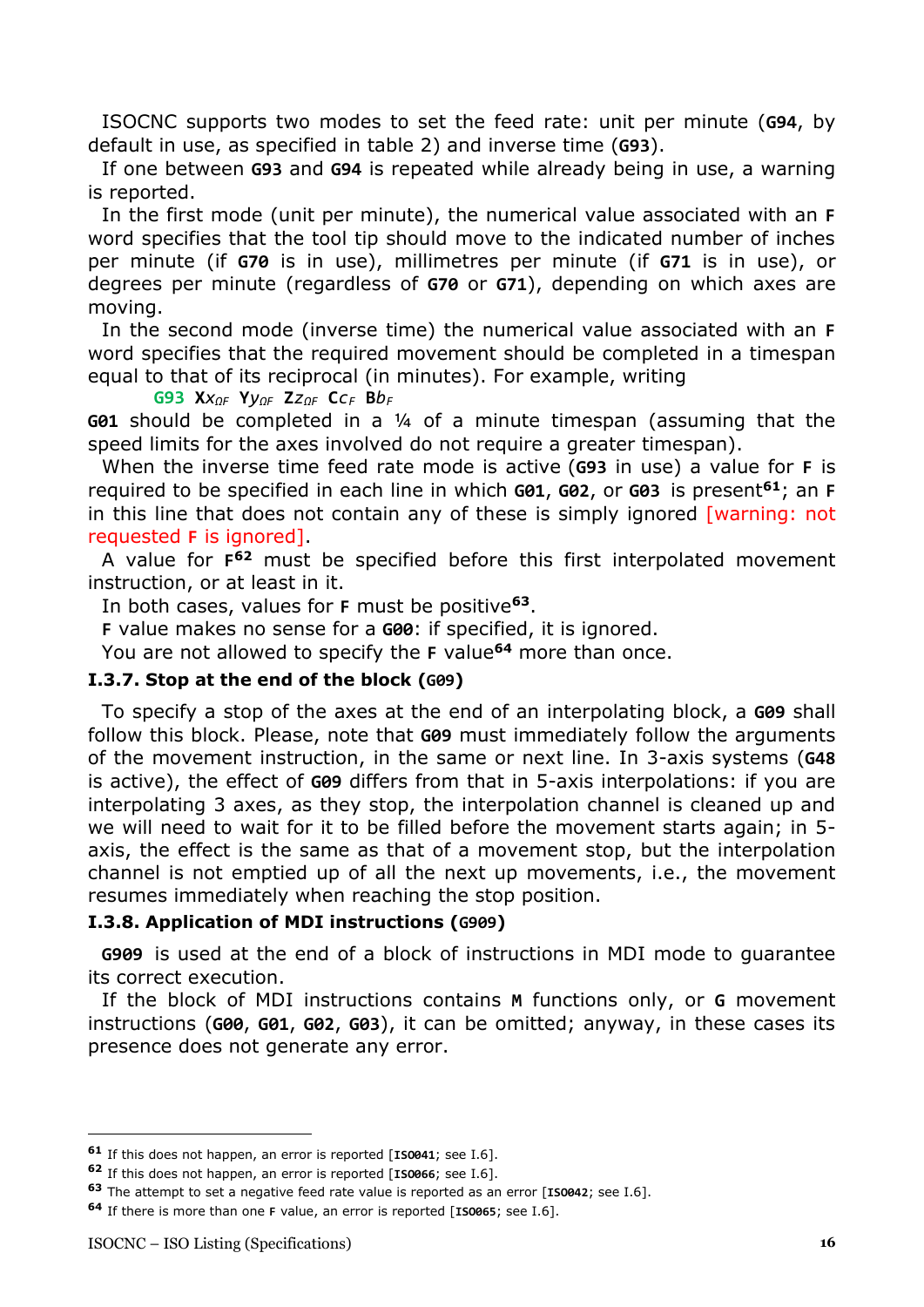### <span id="page-16-0"></span>**I.3.9. Hold (G04)**

To specify that the program remains on hold for a certain amount of time, use **G04** followed by letter **P** and the required value in seconds**<sup>65</sup>**. Obviously, this value must be positive**<sup>66</sup>**. No other words are accepted in the line where **G04** appears**<sup>67</sup>**.

#### <span id="page-16-1"></span>**I.3.10. Updating of technological parameters from cycle (G990)**

To force an update of the technological parameters from cycle and to stop the listing compilation and the execution of the ISO program until the parameters are updated, use **G990**.

#### <span id="page-16-2"></span>**I.3.11. Set machine state – "Pending" at the end of the program (G200)**

[This functionality is only managed from a remote client]. In order to instruct the cycle to immediately start the next up ISO program or wait for a new program to be entered in the list, add in the program currently running the instruction **G200** before the instruction **M2**. In this way, the cycle is not interrupted and, if in the list there is another program following the current one, this will be automatically launched. Otherwise, the control board will be waiting for a new start (soft) from the remote client.

# <span id="page-16-3"></span>**I.4. M functions**

The table below lists the **M** functions, directly interpreted by ISOCNC. The meaning of these **M**'s cannot be redefined by the customer.

| M code | Meaning                                       |
|--------|-----------------------------------------------|
| M02    | End of the program                            |
| M03    | Start of spindle rotation (clockwise)         |
| M04    | Start of spindle rotation (counter-clockwise) |
| M05    | Stop of spindle rotation                      |
| M06    | Tool change                                   |

Table 4. M functions interpreted by ISOCNC

The above listed functions are discussed below in more detail.

### <span id="page-16-4"></span>**I.4.1. Program end (M02)**

The end of the program is indicated by **M02** in an individual line**<sup>68</sup>**: the presence of a **M02** is needed to every program**<sup>69</sup>**. Everything that might follow an **M02** is ignored.

### <span id="page-16-5"></span>**I.4.2. Spindle start and stop (M03, M04, M05), speed control (S)**

To set the rotation speed of the spindle (rpm), use the letter **S** followed by the valued required: a positive value is required**<sup>70</sup>**.

**<sup>65</sup>** It is compulsory to indicate the value for the hold timespan by means of the "**P**" word: if it is missing, an error is reported [**ISO064**; see I. 6].

**<sup>66</sup>** Specifying a negative value is reported as an error [**ISO036**; see I.6].

**<sup>67</sup>** If this does not happen, an error is reported [**ISO037**; see I.6].

**<sup>68</sup>** If this does not happen, an error is reported [**ISO043**; see I.6].

**<sup>69</sup>** If a listing ends without the M02, an error is reported [**ISO045**; see I.6].

**<sup>70</sup>** This value cannot be negative, nor null. If this was the case, an error is reported [**ISO015**; see I.6].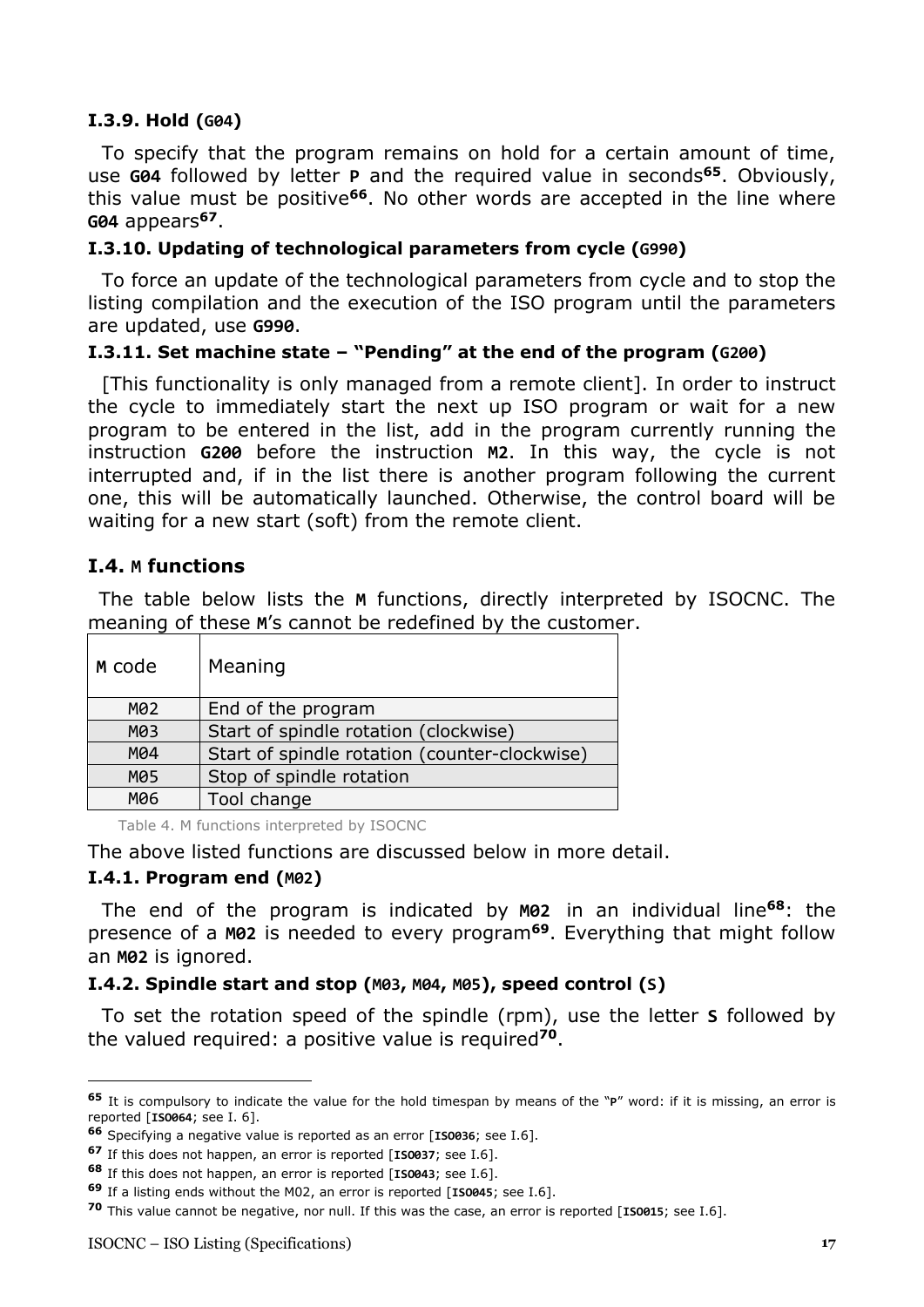The **S** word can be specified in any line, except for those where are instructions that explicitly require to be alone. It can be written in any position, with the following exception: if a **G** with arguments is in the line, the **S** word is required to be written before the **G** or after its arguments. E.g., the following ISO lines are valid:

**G1 X+1.01 Y-2.0 Z+5.65 S500 ;S stated after G arguments S500 (S before G) G1 X+1.01 Y-2.0 Z+5.65 G17 S500 (S before G) G02 X100.0 Y100.0 R300**

The following, instead, are incorrect:

**G1 S500 (before G arguments) X+1.01 Y-2.0 Z+5.65**

**G1 X+1.01 Y-2.0 S500 (between G arguments) Z+5.65**

**G17 G02 X100.0 Y100.0 S500 (same as above) R300**

In the first case, **G1** arguments would be reported as missing, in the second one, the presence of a coordinate (**Z+5.65** not referable to a **G** requiring it; substantially, **Y-2.0** would be interpreted as the last, properly interpreted argument of **G1**), and similarly in the third case.

If in a line there are both an **S** and a **G** for movement, the rotation value of the spindle is anyway set before the execution of the movement **G**, regardless of whether **S** is before or after **G**.

In a line, it is admitted the presence of one **S <sup>71</sup>** alone.

The instruction to set the rotation speed of the spindle only updates the value of a GPL variable (**SValue As Double**), whose presence is required in the custom.

To control the start of the rotation, we use **M03** (clockwise rotation) or **M04** (counter-clockwise rotation); to control the stop of the spindle rotation, we use **M05**.

#### <span id="page-17-0"></span>**I.4.3. Tool change (M06)**

The tool change is specified by an **M06** immediately followed by a **T** word that indicates, with its value, the number of head, toolholder and tool**<sup>72</sup>**: **T** must be followed by a numerical code of six digits**<sup>73</sup>**: the first digit specifies the identifier of the head (9 options: from 1 to 9), the next two digits, the identifier of the toolholder (99 options: from 1 to 99), the remaining three digits the identifier of the tool (999 options: from 1 to 999). As set out above (see I.1), for the ease of reading, you can leave spaces between the groups of digits by writing, for example, **T 1 30 207** (which is more readable than **T130207**, with the same effect anyhow). Null values are reserved to indicate missing tooling; for this reason, non-null identifier for toolholders are not admitted after a non-selected head**74**, or non-null tool identifiers after a nonselected toolholder**<sup>75</sup>**.

The couple **M06 T***[indices]* forms an instruction.

The instruction for the tool change simply updates an array GPL variable (**TValues[3] As Integer**), whose elements match in an orderly way the

**<sup>71</sup>** If in a line there is more than one **S**, an error is reported [**ISO046**; see I.6].

**<sup>72</sup>** If a **T**, that must necessarily follow **M06**, is missing, an error is reported [**ISO014**; see. I.6]. Error reported again [**ISO054**; see I.6] if a **T** is not preceded by an **M06**.

**<sup>73</sup>** As already mentioned, (see I.1.2.2), if this constraint is not fulfilled, an error is reported.

**<sup>74</sup>** Example: **T 0 30 207**. A similar case is reported as an error [**ISO012**; see I.6].

**<sup>75</sup>** Example: **T 1 00 207**. A similar case is reported as an error [**ISO013**; see I.6].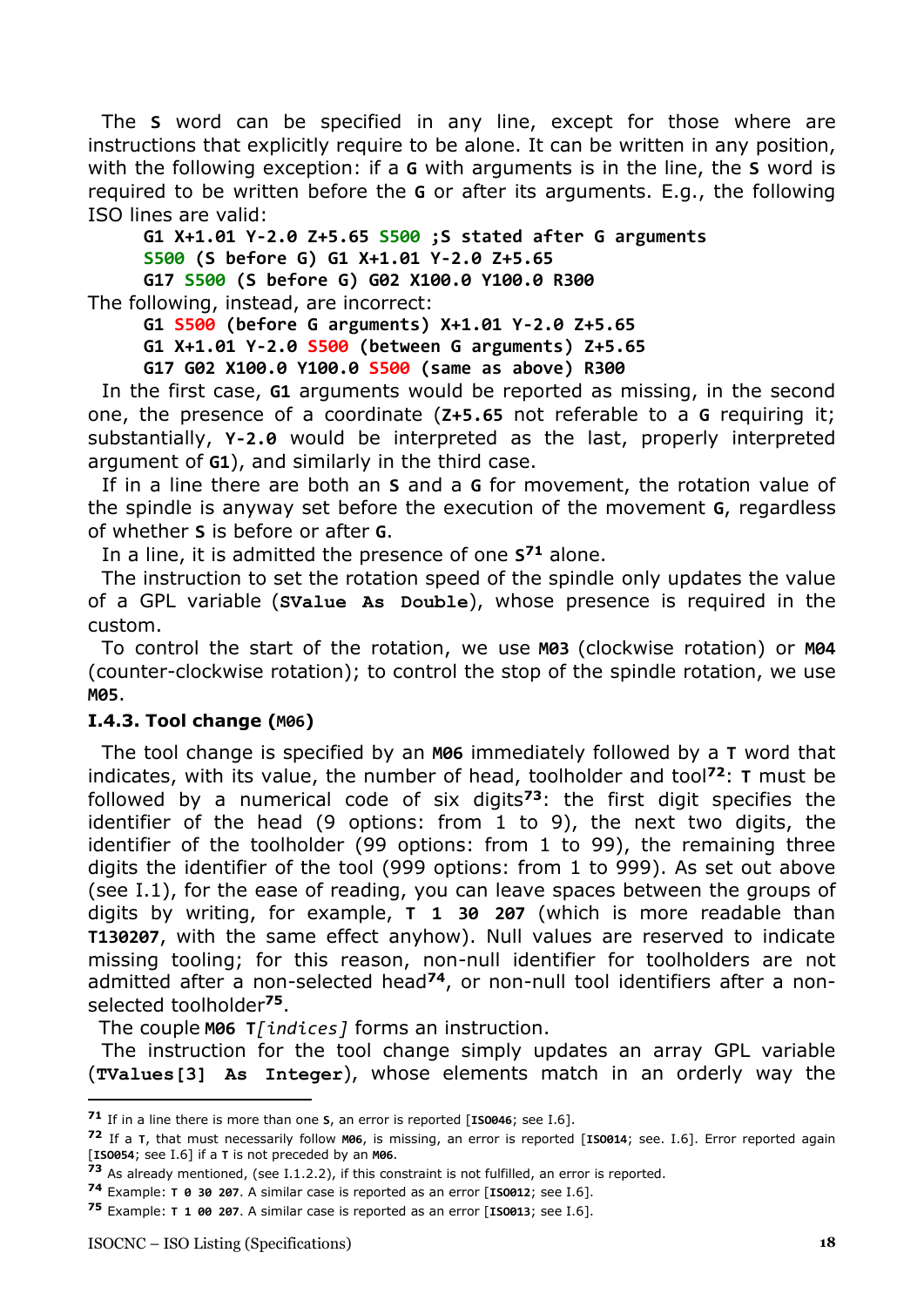indices of head, toolholder and tool. Control is left to GPL. Moreover, you need to specify the indices matching a head, a toolholder, and a tool that have been actually configured in the parameters**<sup>76</sup>**.

Before the first movement instruction available in the ISO listing, an **M06** specifying the initial tooling is required **<sup>77</sup>**.

### <span id="page-18-0"></span>**I.4.4. M defined by the user**

 The user can employ all the remaining **M** functions – codes between 1 and 999 – for private functions. You can assign parameters to individual **M** functions. If one or more parameters are associated to an **M** function (parameter limits=20, indicated by P1=value to P20=value), **M** function must be the only instruction written in the line of the ISO listing.

Parameter values shall be written in a variable of the ISOCNC library called "MxMFunParams[999]as double:P1  $\_$  double:P2  $\_$   $...$   $\_$  double:P20". If the variable is not available in the library, the parameters will be ignored.

# <span id="page-18-1"></span>**I.5. Instruction of conditioned jump to label – IF condition GOTO label**

We have implemented the possibility to perform conditioned jumps to label, in order to be able to execute part of the code under prescribed conditions only. The syntax of the instruction is as follows: *IF condition to check GOTO label.*

As '*condition to check'* we mean the set consisting of: *comparison variable*  (*VGPL* if you want to check a condition based on the GPL variable defined in the ISOCNC library "Var\_IF[1] as double –", or you can specify the *V1*-*V30* register to use as comparison variable); *comparison operator (*you can compare the following operators: =, <, >, <=, >=, <>); *comparison numerical value*.

As '*label*', we mean the word identifying the line number Nxxxxx.

Where the condition is fulfilled, the compiler of the ISO listing does not execute the instructions between the line defining the jump to label and the line specified in the label of the instruction IF -> GOTO.

More specifically: you cannot jump backwards to label – the number of the line specified in the label must come after the number of the line of the instruction IF -> GOTO. This means that you cannot define multiple lines with the same line number – the line number must be univocal. The instruction IF - > GOTO must be the only instruction defined in that line.

The instruction IF -> GOTO entails a short interruption of the execution of the ISO listing: the compiler stops the compilation of the ISO listing until that instruction is reached. When it reaches the line, it values the condition in the instruction IF -> GOTO and continues the compilation, jumping to label if the condition contained in it is fulfilled.

 This is an example of IF -> GOTO instruction: **N1 IF VGPL = 34.567 GOTO N30**

**<sup>76</sup>** Where the tooling elements have not been configured, an error is reported [**ISO067**; see I.6].

**<sup>77</sup>** If a specification for an initial tooling is missing, in correspondence with a movement G, it is reported as an error [**ISO044**; see I. 6].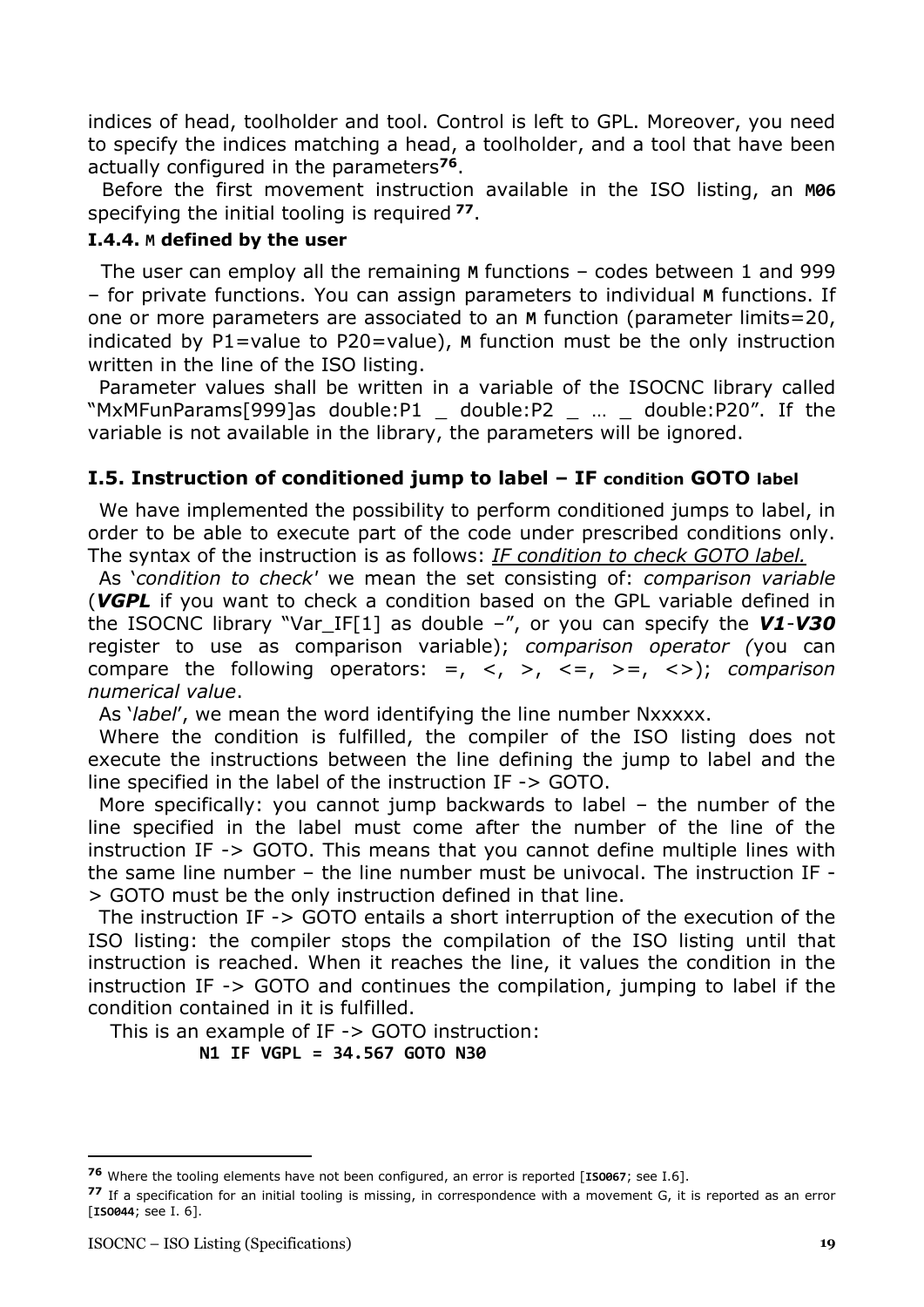# <span id="page-19-0"></span>**I.6. Registers**

ISOCNC provides the user 30 decimal registers, numbered from 1 to 30. The user can use the instruction **V** to set the value of a register: writing **V** followed by the register number**<sup>78</sup>**, the character "=", and a value (usually decimal)**<sup>79</sup>**, the user can assign the required value to the register**<sup>80</sup>**. E.g., **V25=78.99** assigns value 78.99 to the 25° register.

### <span id="page-19-1"></span>**I.7. ISO errors**

Below is the list of errors that can be reported in an ISO file.

| Code   | Meaning                                                                                                                                                                                     |
|--------|---------------------------------------------------------------------------------------------------------------------------------------------------------------------------------------------|
| IS0001 | Comment not closed.<br>There is a comment opening brace $(\lq'')$ not followed by the corresponding closing brace<br>$($ " $)$ " $).$                                                       |
| IS0002 | Lack of comment opening<br>There is a comment opening brace $\binom{N}{k}$ not preceded by the matching opening brace<br>$\binom{N}{k}$ ").                                                 |
| IS0003 | Word not recognized<br>On the line, there is a word beginning by a letter not included in the specification.                                                                                |
| IS0004 | Word without number<br>On the line, there is a letter (seems to to the beginning of a word) not followed by a<br>number.                                                                    |
| IS0005 | Word without code i.<br>On the line, there is a number that is not preceded by a letter.                                                                                                    |
| IS0006 | Wrong numerical format.<br>On the line, there is a number of characters between the initial letters of two subsequent<br>words) showing an incorrect format.                                |
| IS0007 | Invalid number associated with a G.<br>G letter can be followed by an integer only with max. three digits.                                                                                  |
| IS0008 | Invalid number associated with an M.<br>M letter can be followed by an integer only with max. three digits.                                                                                 |
| IS0009 | Invalid numerical sequence associated with a T.<br>A number or a non-integer number or, although it is an integer, a 6-digit number not<br>equal to the 6 requested digits comes after a T. |
| IS0010 | Wrong positioning of G70/G71.<br>In a line where there are Gs accepting linear positions as arguments, G70/G71s must<br>come before them.                                                   |
| IS0011 | Position or component not referable to any command.<br>Onn a line there is a position (or a component) without that any G is used that may<br>require it as argument.                       |
| IS0012 | Head not selected.<br>After a non-selected head, identifiers of non-null toolholders are not accepted.                                                                                      |
| IS0013 | Toolholder not selected.<br>After a non-selected toolholder, identifiers of a non-null tool are not accepted.                                                                               |
| IS0014 | Failure to specify the tooling<br>An M06 is not followed by a T (making up his argument).                                                                                                   |

**<sup>78</sup>** A valid register number must be specified: first of all, it must be a non-negative integer (if the format is wrong, an error is reported [**ISO057**; see I.6]), secondly, the number must be between 1 and 30 (otherwise, an error is reported [**ISO059**; see I.6]).

**<sup>79</sup>** The assignment must always come after the valid indication of a register, otherwise, an error is reported [**ISO063**; see I.6].

**<sup>80</sup>** The presence of a "=" character in the listing, not preceded by **V**, is reported as an error [**ISO058**; see I.6].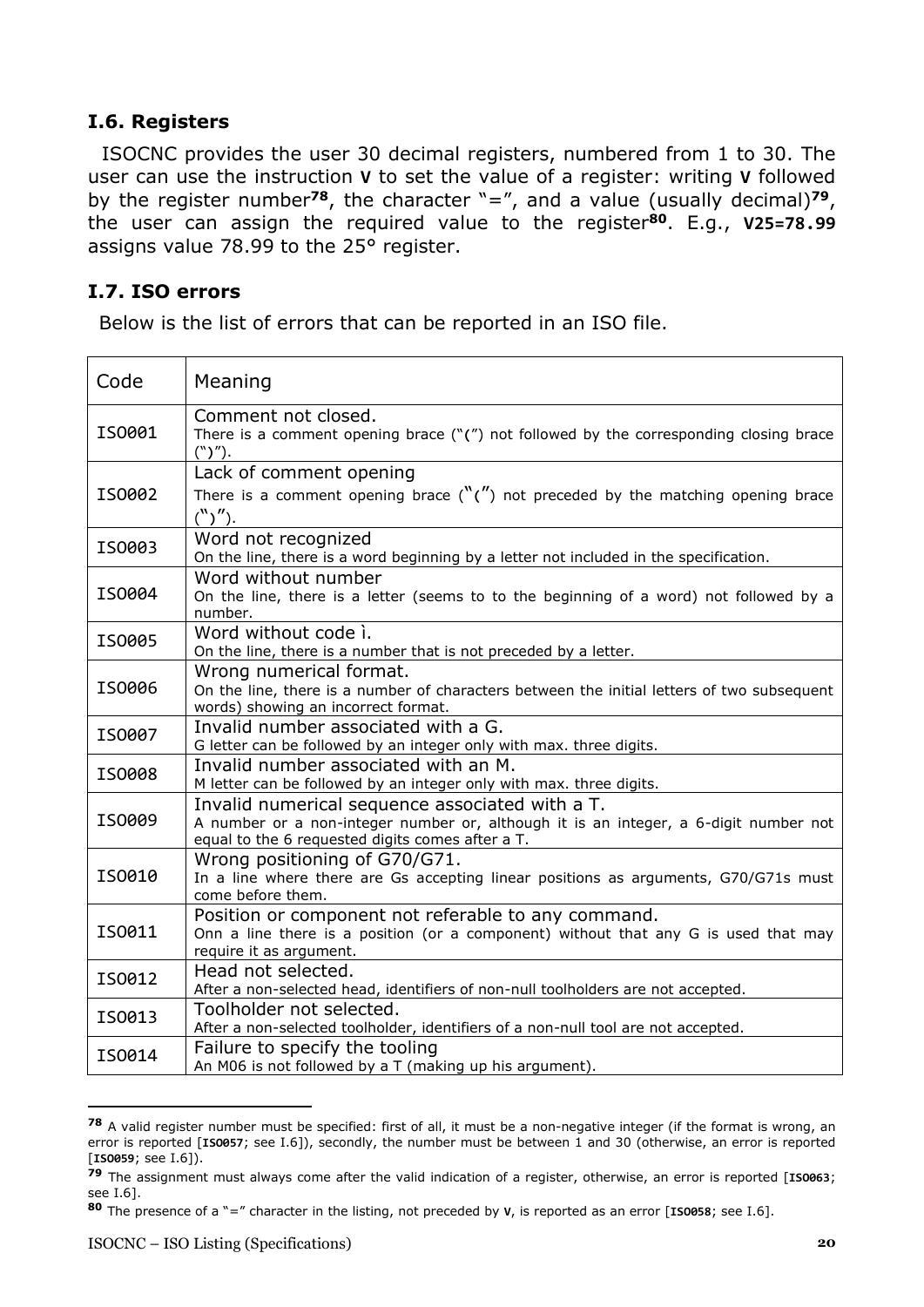| IS0015 | Rotation speed value of the spindle negative or null.<br>A negative or null value is specified for an argument requiring a positive value.                                                                                                                                                                                                                                                                                         |
|--------|------------------------------------------------------------------------------------------------------------------------------------------------------------------------------------------------------------------------------------------------------------------------------------------------------------------------------------------------------------------------------------------------------------------------------------|
| IS0016 | Argument repeated.<br>The same position (or speed) is specified more than once of the arguments of the<br>instruction.                                                                                                                                                                                                                                                                                                             |
| IS0017 | Lack of arguments.<br>None of the requested arguments comes after a G or an M.                                                                                                                                                                                                                                                                                                                                                     |
| IS0018 | Non-alone specification of reference system.<br>In a line where there is an instruction specifying the use of a reference system $(G27)$ ,<br>G28, G29, G92), this instruction must be the only one.                                                                                                                                                                                                                               |
| IS0019 | Lack of components of $i_F$ unit vector.<br>The indication of at least one non-null component of the $i_F$ unit vector must come<br>after a G28.                                                                                                                                                                                                                                                                                   |
| IS0020 | Lack of components of $j_F$ unit vector.<br>The indication of at least one non-null component of the $j_F$ unit vector must come<br>after a G28.                                                                                                                                                                                                                                                                                   |
| IS0021 | Lack of components of $k_F$ unit vector.<br>The indication of at least one non-null component of the $k_F$ unit vector must come<br>after a G28.                                                                                                                                                                                                                                                                                   |
| IS0022 | Null module unit vector.<br>You have tried to assign a unit vector by means of a actually null vector.                                                                                                                                                                                                                                                                                                                             |
| IS0023 | Coplanar unit vector triple.<br>You have tried to specify a spatial reference system by means of an actually coplanar unit<br>vector triple                                                                                                                                                                                                                                                                                        |
| IS0024 | Reference system of a face already in use.<br>You have tried to specify the reference system of a face without disassembly that<br>previously used.                                                                                                                                                                                                                                                                                |
| IS0025 | Lack of origin coordinates.<br>You have tried to specify the reference system of a piece without giving any coordinate for<br>the origin (at least one is requested).                                                                                                                                                                                                                                                              |
| IS0026 | No position specified.<br>You must specify at least one position for a motion G.                                                                                                                                                                                                                                                                                                                                                   |
| IS0027 | Inconsistency on the specified coordinates for the endpoint of the arc<br>$(G02/G03)$ .<br>For the end of an arc you have specified some coordinates that do not belong to the set<br>plane of interpolation.                                                                                                                                                                                                                      |
| IS0028 | Lack of coordinates of the circle (G02/G03).<br>You have not specified either radius or centre of the circle to which the trajectory of the<br>interpolation of a G02/03 belongs.                                                                                                                                                                                                                                                  |
| IS0029 | Inconsistent and redundant description (G02/G03).<br>To identify a circle both coordinates of the centre and his radius are given, but both the<br>descriptions are inconsistent.                                                                                                                                                                                                                                                  |
| IS0030 | Radius of the circle is not sufficient (G02/G03).<br>The specified radius defines a too little circle for the starting and end point to belong.                                                                                                                                                                                                                                                                                    |
| IS0031 | Inconsistency on the two coordinates specified for the centre of the arc<br>$(G02/G03)$ .<br>Two coordinates are given to the centre of the circle, but the distance between the<br>starting point and the centre differs from the distance between the same and the end<br>point (in other words, the end point and the starting point cannot be found on an arc<br>belonging to the circle whose centre is the point specified). |
| IS0032 | 5 axis interpolation not enabled.<br>You have programmed a movement that would require 5 axes, but the use of them is not<br>enabled.                                                                                                                                                                                                                                                                                              |
| IS0033 | G48/G49 not on an individual line.<br>G48/G49 are required to appear on a line without any other instruction.                                                                                                                                                                                                                                                                                                                      |
| IS0034 | Wrong positioning of G41/G42.<br>G41 and G42 can be found on an individual line or before a motion G.                                                                                                                                                                                                                                                                                                                              |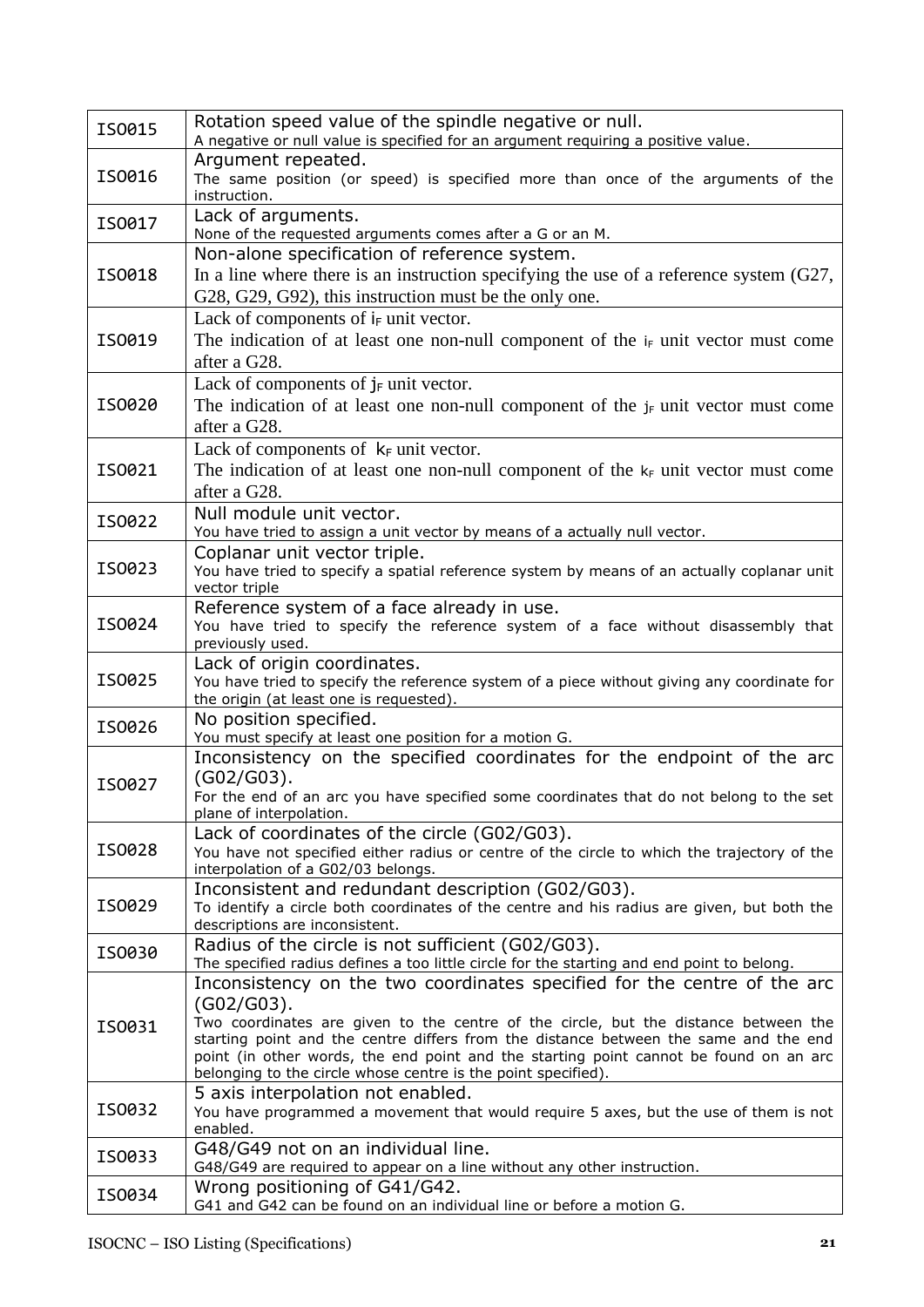| IS0035 | Wrong positioning of G40.<br>A G40 must only appear on an individual line or be located after the last motion G for                               |
|--------|---------------------------------------------------------------------------------------------------------------------------------------------------|
|        | which the correction is provided (arguments included).<br>Negative dwell time.                                                                    |
| IS0036 | specifies a negative value for a dwell time (without sense).                                                                                      |
| IS0037 | Wrong positioning of G04.<br>On the line where G04 appears, no other words are accepted.                                                          |
|        | Coordinate not provided for the centre.                                                                                                           |
| IS0038 | G 17 is active: I and J can only be supplied, not K.                                                                                              |
| IS0039 | Coordinate not provided for the centre.                                                                                                           |
|        | G 17 is active: I and J can only be supplied, not K.<br>Coordinate not provided for the centre.                                                   |
| IS0040 | G 19 is active: J and K can only be supplied, not I.                                                                                              |
|        | Required F not specified (feed rate inverse time feed rate).                                                                                      |
| IS0041 | When the inverse time feed rate mode is active (G93 in use) a value for F is required to                                                          |
|        | be specified at each line in which a G01, G02 or G03 is present.<br>Negative or null value for the feed rate.                                     |
| IS0042 | For the feed rate, a positive value is always required.                                                                                           |
|        | M02 in wrong position.                                                                                                                            |
| IS0043 | M02 must be on an individual line.                                                                                                                |
|        | Failure to specify the initial tooling.                                                                                                           |
| IS0044 | It is imperative that the first motion G is preceded by M06 specifying the indexes on the                                                         |
|        | head, toolholder and tool in use.<br>Missing M02.                                                                                                 |
| IS0045 | In each listing a M02 must be present concluding the processed part.                                                                              |
| IS0046 | Statement of a repeated S.                                                                                                                        |
|        | On this line two or more S words are present: one only in accepted.                                                                               |
| IS0047 | Failure to specify the linear position.                                                                                                           |
|        | In 3 axes interpolation mode, one linear position at least should be specified for a G01.                                                         |
| IS0048 | The position of the start and end points does not allow the identification<br>of the centre depending on the function of the provided coordinate. |
|        | If I is given but not J, being G17 active, $y_1$ must differ from $y_0$ .                                                                         |
|        | The position of the start and end points does not allow the identification                                                                        |
| IS0049 | of the centre depending on the function of the provided coordinate.                                                                               |
|        | If J is given but not I, being G17 active, $x_1$ must differ from $x_0$ .                                                                         |
|        | The position of the start and end points does not allow the identification                                                                        |
| IS0050 | of the centre depending on the function of the provided coordinate.                                                                               |
|        | If I is given but not K, being G18 active, $z_1$ must differ from $z_0$ .                                                                         |
|        | The position of the start and end points does not allow the identification                                                                        |
| IS0051 | of the centre depending on the function of the provided coordinate.                                                                               |
|        | If K is given but not I, being G18 active, $x_1$ must differ from $x_0$ .                                                                         |
|        | The position of the start and end points does not allow the identification                                                                        |
| IS0052 | of the centre depending on the function of the provided coordinate.                                                                               |
|        | If J is given but not K, being G19 active, $z_1$ must differ from $z_0$ .                                                                         |
|        | The position of the start and end points does not allow the identification                                                                        |
| IS0053 | of the centre depending on the function of the provided coordinate.                                                                               |
|        | If K is given but not J, being G19 active, $y_1$ differs from $y_0$ .                                                                             |
| IS0054 | T without M06.<br>A T word appears, not preceded by M06 of which it constitutes the argument.                                                     |
|        | It is impossible to switch to a new reference system of the piece: the                                                                            |
| IS0055 | reference system of the face in use.                                                                                                              |
|        | You have required to switch to a new reference system of the piece, without having                                                                |
|        | previously disassembled the reference system of the face in use.                                                                                  |
| IS0056 | Invalid format of the line number.<br>You have tried to specify a line number (N "word") by giving the number in an invalid                       |
|        | format.                                                                                                                                           |